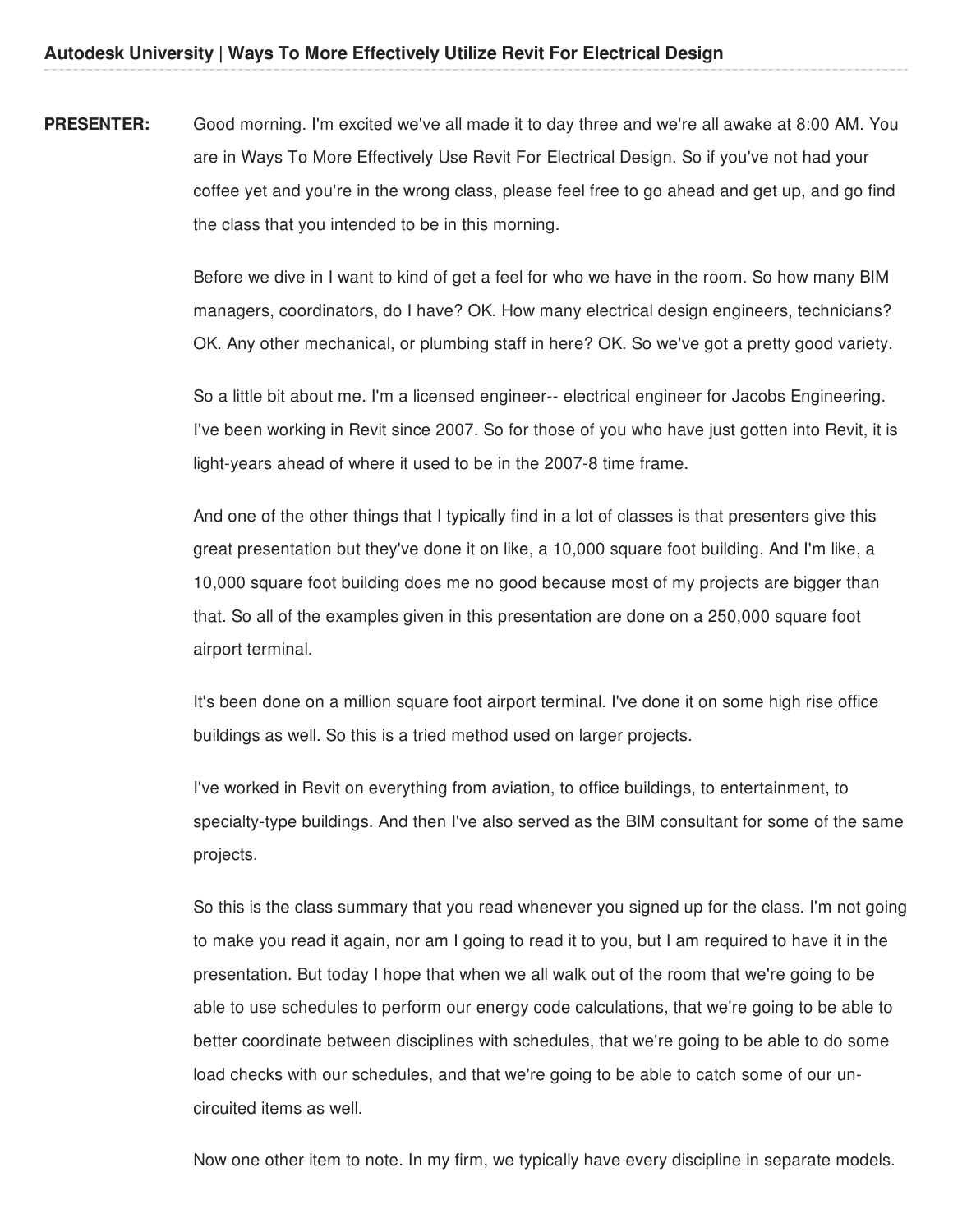Where the projects just get too large to have all of MEP in the same model. So all of these examples are done assuming that mechanical and plumbing are in external models being linked in. That causes some unique situations because as of right now we can't really transfer a lot of data across the link very well.

So here, we've been trying to think outside of the box on how to improve that until Autodesk finds a way for us to actually get the data back and forth.

So let's dive into the energy code calculations. For those of you who have been in the business a while you'll remember that this is what our energy code calculation typically looks like. You can do a spreadsheet. It's going to have this list of all of the light fixtures, the types. You can be pulling out all the cut sheets, looking up the wattages, but then you've got this tension. When do I actually stop and do the energy code calculation?

Because in this method-- typically for projects you commandeer a conference room, you print out all the drawings, and you highlight it. You find your favorite colors of highlighter and you sit down and it takes two or three days. And the question is, well when do I stop and do that? Because the architect and the lighting consultant want the data real time. They want to know, hey, are we doing good? And for us, we've got to stop and take time out of our design to do the counts.

Now maybe, you work with architects and lighting designers who get it right on the first try. I, myself, have not been so lucky. There's been substantial changes and reworks in the design. And so you do the count, and then they go, oh wait, we didn't really like that layout, so we redid the layout. And then you do the count again.

But if you wait too late, you're in this problem of you don't meet energy code. And so how do you really walk that fine line?

What if I was to tell you, you could throw your highlighters away? And that you could give real time data to the architect, to the engineer, and to the lighting consultant. We can do that we can give a schedule just like this. From the minute we put the lights in our model I can give you this data any time you call up and ask. It's a real time update and I know immediately where we have the problems and what we need to address.

So if you notice on this schedule, on the far side I've highlighted these are the spaces where I've got problems but if you look at the very bottom, you'll notice that I've got-- I'm allowed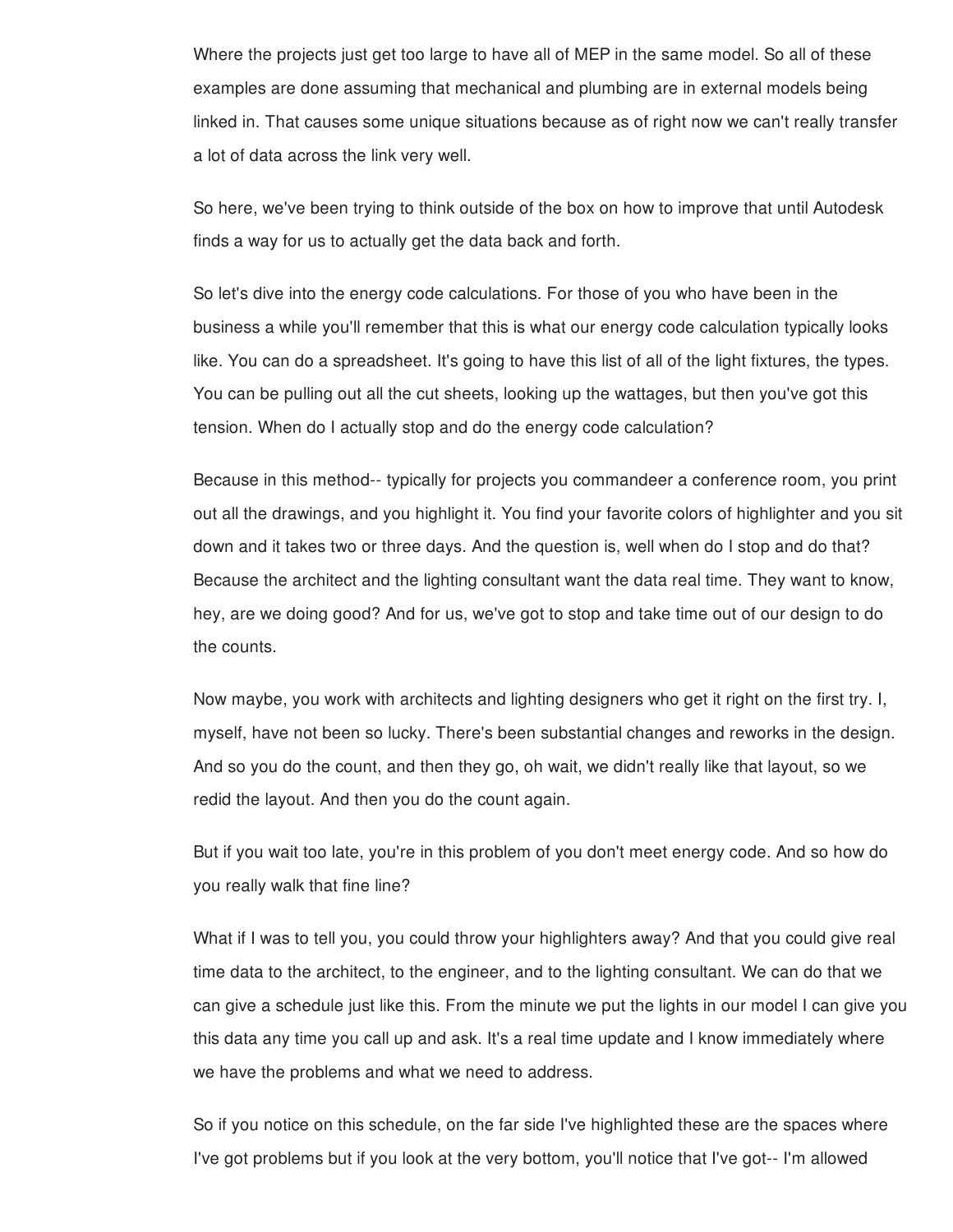about 1,400 kw of load, and I only have 8,600-- or sorry, 14,000. So with the tradeable allowances that I have in energy code I'm OK. So I've got spaces that are problematic, but as a whole ASHRAE lets me trade those wattages around.

So we can say, you know what Mr. Architect Mr. Lighting Consultant, we're doing OK right now. We're getting a little close, but we're doing OK. Or we can say, you're home free. Keep on moving. So how do we achieve this?

The great thing about Revit is it's a database. It's got all this information in it and so we have to have this mindset shift that we're no longer just drawing lines and connecting them to have this representation of something but all of the items in our model are true data caches of a bunch of information that we can use. All of our lights can have all the information in them rather than just being line work. Revit can be able to be smart enough to know that these fixtures are in these rooms. So when we place a light fixture, I've got all kinds of data at my fingertips rather than just this little four lines put on there, or this circle.

So we've got to start thinking of Revit as a database rather than a drafting tool. And when we make that mindset shift we start to realize that there's a lot more data at our hands with work we've already done.

So the way that we can get this schedule into our model, we're going to have a little bit of front end set up. So we're going to start by making a spaces a schedule.

Now, if you're not familiar with it, architectural models have rooms, MEP models have spaces that are used for calculations. We are not able to reach across the link and grab the room and use it for any of our calculations. So there's a little bit of front end set up here.

And so what we're going to do is we're going to make sure that we've got the room bounding on, and if we go to the Analyze tab in Revit we're able to create spaces in our own model. And we can define what that limit offset, or the top of our volume is in Revit. Now we can choose as the engineers whether we want our offset to match the architect, or if we would rather have ours go slab to slab. The architect's room volumes are typically going to be to the ceiling.

Now, granted, for calculations our items have to be in the space. So there's a couple of different ways we can combat that.

So on this schedule we've created the spaces, then we've used a tool to plug in that Autodesk provides called the Space Naming Utility. What the Space Naming Utility does is, it looks at the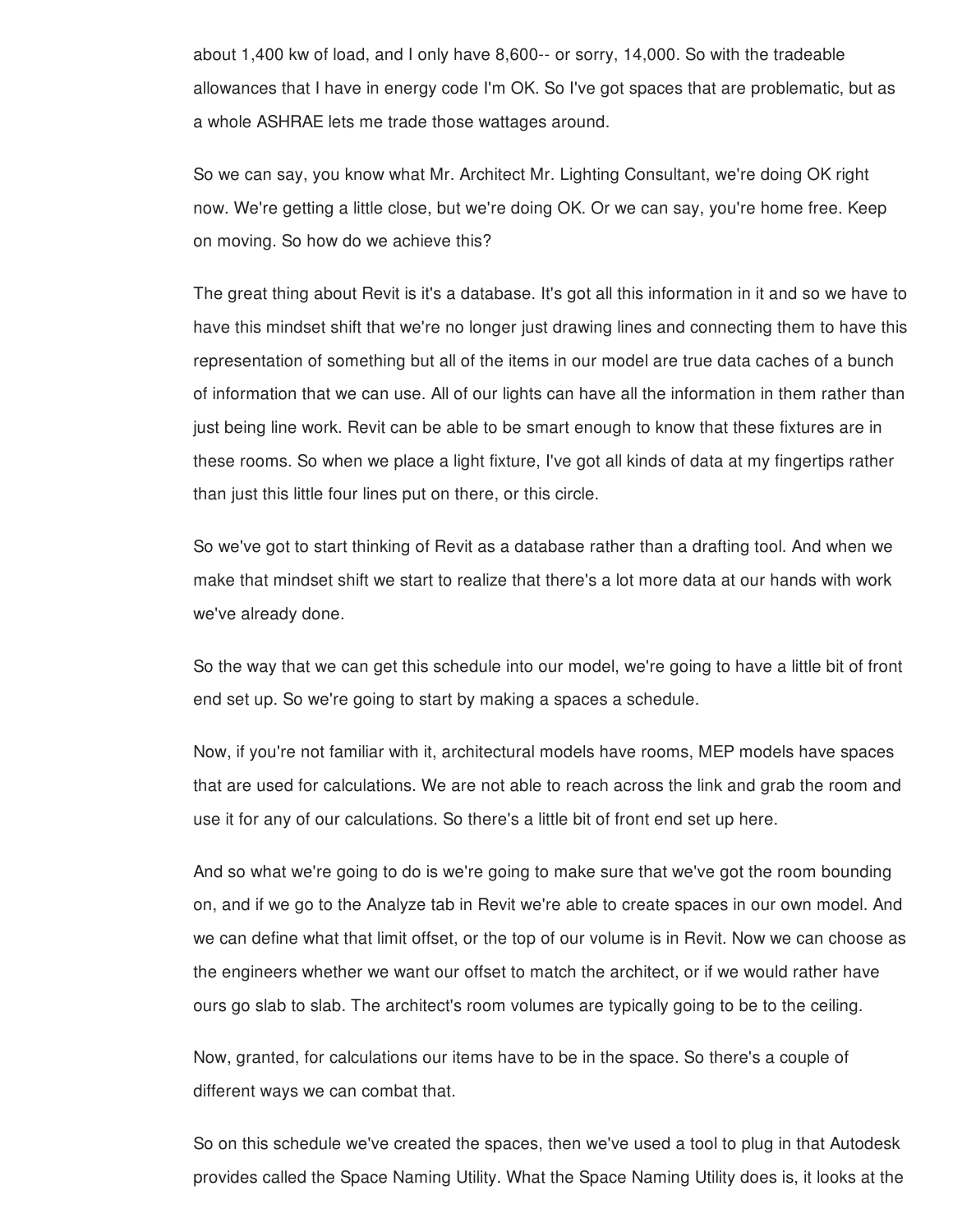architectural model and says, these are the room names and numbers, and then matches those to our spaces. So we're able to grab the room name and number across the link and assign it to our spaces. And when you have a large building and a lot of spaces it saves you a lot of time from having to coordinate that.

Now one item to note, if the architect substantially changes room names, room numbers, you have to re-run the Space Naming Utility. It is not a live update. So you run it, and it grabs the stagnant data, and then you work with that.

So on this schedule we've got the room number that we've pulled across the link, we've got the space name that we pulled across the link, and then I've got the limit offset which I've defined in my model, and right beside that I have the room limit offset, which is what the architect defined the ceiling height, or the room volume height to be. And we can either choose to match it, or we can deviate from it. The space volume in our model is only used for calculations. It is not used for anything else, so you can make it be whatever you want it to be. It's not going to impact anybody else. And then right here, we've got the space type definition.

So Revit has this awesome little built in thing called the Building In Space Type Settings under the engineering settings. In here it's got the default settings for building type and space type.

These settings are based off of ASHRAE 2007. I have not checked Revit 2016 yet to see if they've updated it for ASHRAE 2010 or 2013. But these settings can be changed. So they have a default. This is the lighting power density right here, and so it's a default setting.

So the one great thing about this is we're consistent. So we're able to come into each of these spaces and we can either say, you know what, we're going to the whole building method and on the building tab we would say, this is an office space, this is an assembly space, whatever it may be. And it's going to assign that to all of these spaces. Or we can go in manually and say, this is a conference room, this is an open office, this is an active storage space, and set all of these settings right here.

Now before we leave this, the one thing that I want to remind everybody of, your light fixture has to be in the space in order for it to count-- in order for this schedule to work. You have two options with this. In 2015 they introduced the room calculation point part of the family, so you can either change that to where you have it, like sitting on the floor so that it's always going to be in the space. Your other option is you can create this little pole, rod part of your family and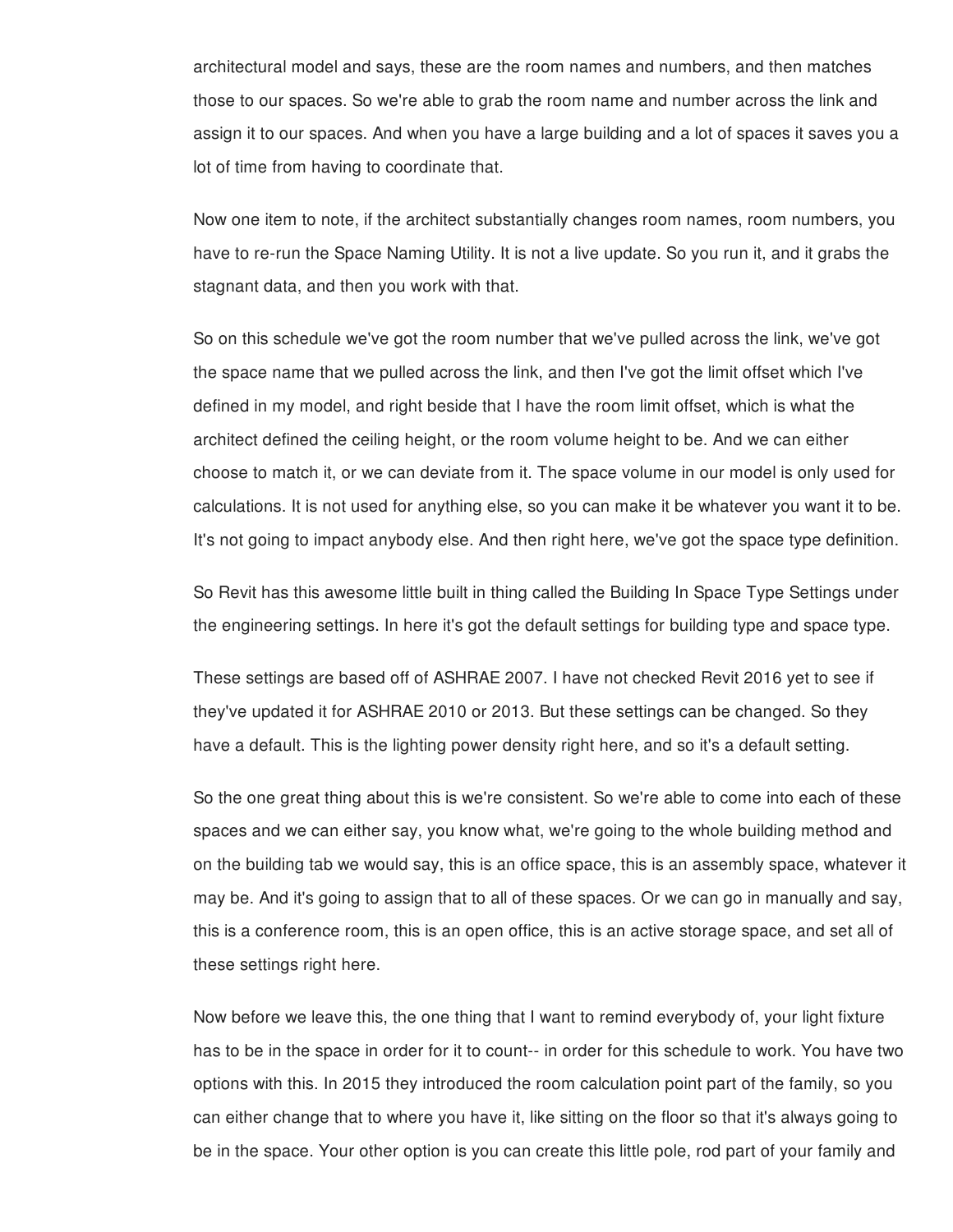that length can be set to be whatever the fixture offset is. So then that way part of your fixture is in the space.

All we need to do is break the plane of the space volume. Just some part of the fixture, whether it's the calculation point or a rod coming down, whatever you're most comfortable with for your model. It's done both ways. It's a matter of preference.

Another item to know that is very important is, none of this will work if we do not have the room bounding box checked on the link that we're trying to pull the data from. You will spend hours pulling your hair out trying to figure out why it doesn't work if we don't have this nice little box checked because this is what tells Revit go grab the data across, go find the boundaries that the architect has defined and use them in my model as well.

The way you get to that is you click on the link, and then you hit Edit, and then this little window will pop up, and then just check that box. You only have to check it once and you're good to go. But if you forget to check it, lots of headaches.

So once we've done that set up in our model-- for my 250,000 square foot aviation terminal I think it took me 30 minutes, maybe 45 minutes, and I spent most of the time looking at it going, what type of space is this? Click this, this is active storage, this is an office space. That's where most of your time is going to be spent, is assigning the spaces.

You only have to do it once, unless our friends the architects redo the drawing, and then you've got to go back and modify it for where they reworked the rooms and spaces. But you can do that at the front end, kind of once the architect settles the background down. And I'm not going to say finishes. I'm going to say settles down, because the background is never finished, even after construction documents it's still kind of moving around.

So then we get to this schedule. And so on this schedule we're still working off of that spaces schedule we created. We've got the room number, room name, we can get the square footage in here, the space type. So on this schedule you can see I've assigned a lot of different space types.

The great thing about the space types is it uses that-- the building slash space type setting in Revit and pulls in what the allowed watts per square foot, and what that VA calculates out to be using our square footage, and the LPD allowance. So all we do is, we add the parameters that are already in there, specified lighting allowance-- specified watts per square foot, and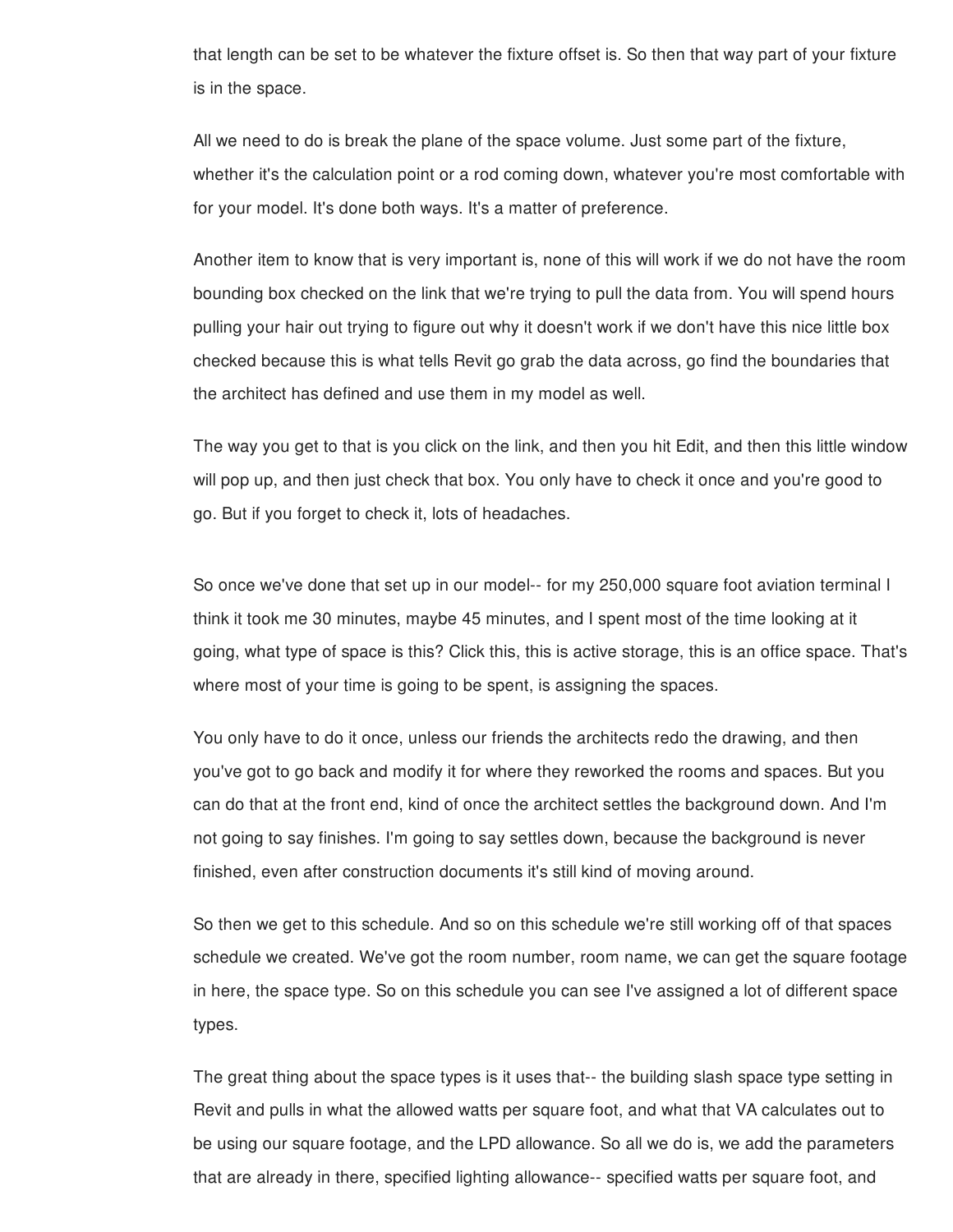specified wattage. Those are parameters that are already in there and we're able-- so we add those in, and then we add the same thing of actual lighting wattage, and actual lighting wattage per square foot.

So it pulls that in, and then if our lights are in the space it also pulls in what we have in that room. So all we've done is, we've set up spaces, we've put our lights in the model, and we've created a schedule manipulating that data to our advantage. So now, instead of spending three days doing the energy code and then having to redo it, I've got a live snapshot of the data that I can use at any point. And I've still got the summations at the bottom to know that the tradeable allowance, I'm still OK.

OK. So how did we actually get the conditional formatting on there? One of the things about Revit is that the formulas are not always the easiest thing to work with. They're very basic for conditional formatting and schedules, and they're very simplistic. Meaning, I can't do this it/then type of statement. I have to do a greater than, less than, equals-- one variable equals this. There's not really a whole bunch to work with.

So if we think outside the box, how can we manipulate the data that we are to have to let us get that type of formatting?

So all I've done is, I've added this Above LPD Allowance column. I'm using the data that's already there and it's a calculated value. So if you've never worked with calculated values, on your schedule properties you're going to go to Fields, and then you've got the add parameter, and then right below that you're going to see the calculated value button. We're going to click that button and we're going to put in our calculated value.

So what we've-- you can name it anything you want. Above LPD Allowance is intuitive to me, but you can name it over, or offset, whatever works for you. And all we're doing is we're looking at the actual lighting load, and we're dividing it by the specified lighting load. We know that if we're in the energy code allowance it will always be one or less. If we've exceeded the energy code, then it's going to be greater than one. So now, we've got it simplified so where we can use the formulas in Revit.

So I've got the actual lighting-- let somebody go over to the Formatting tab, and under the Formatting tab, I can come over here. So here, as you can see, this is as basic and simple as the formatting that I can do on a schedule. It is very basic, greater than, equals, less than. I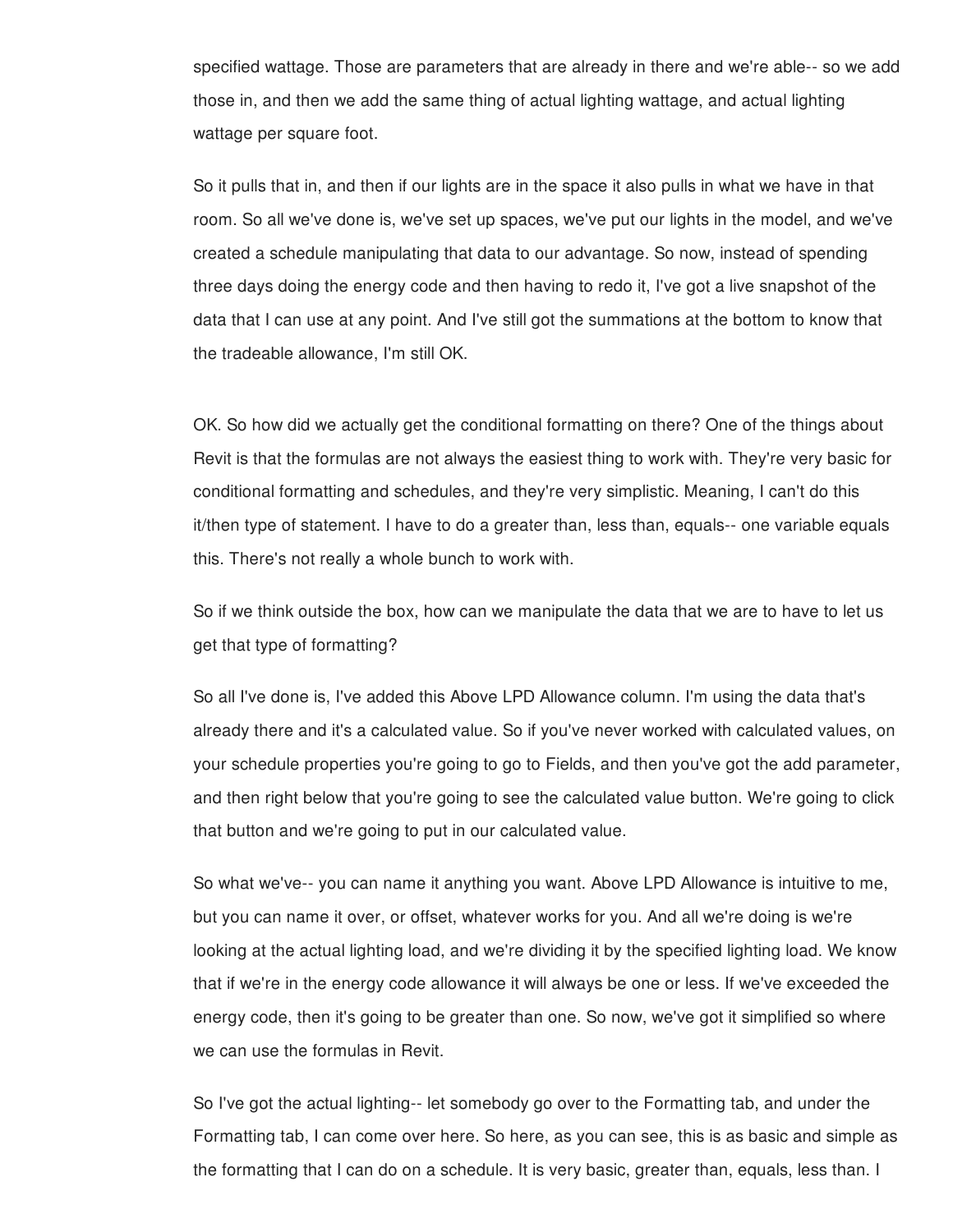can only work with one field at a time and do one very simple comparison.

So we've manipulated the data in a format that I can use, because before I needed to do that above-- you know, the division, to know where I stood. Here, I've done it and I'm working with, the above LPD allowance is greater than one, and then I put a color on it. So now that's going to show up on the schedule and this is a formula that runs in the background.

So you may meet the energy code in a room and then you decide that we're going to go from T5's to T5HO's, and that's going to send us over. And we change our light fixture out our schedule will update as well.

So we've done all of this. We've got this assessment of where we stand on the energy code but then I've actually got to present it to the AHJ. The Authority Having Jurisdiction. In Houston I have to fill out COMcheck. I don't know what your authorities having jurisdiction require to prove energy code, but if you've ever worked with COMcheck, it's not the most intuitive program. It's not the most user-friendly program.

So we can manipulate the data to the exact format that we need for COMcheck. And so now, I've got this schedule right here that I just have to print it out, and either I can input the data myself, or I can give it to an intern, or someone else to put in. It's already divided exactly how they need it, active storage, conference meeting room, corridor. I've got what my type mark is, the fixture description, how many lamps, what lamp type it is, the wattage.

All of this data is already in our families. If we program it into our families, all of this is here. All we're doing is we're manipulating some schedules to present the data in a format that is usable to us.

So now, I've gone from having three to five full days of doing energy code calculations and then putting it in-- getting it in a format that I can do in COMcheck to two hours, maybe three hours of work, just by manipulating what we already have.

For my aviation terminal I filled out COMcheck in 30 minutes flat. If you've ever filled COMcheck you know that's pretty fast, start to finish grabbing all the information you need and putting it in.

Right so, this is all great and fine until we start working with cove fixtures. In the way that we typically model a cove fixture is we do an extrusion. So you have one family that stretches to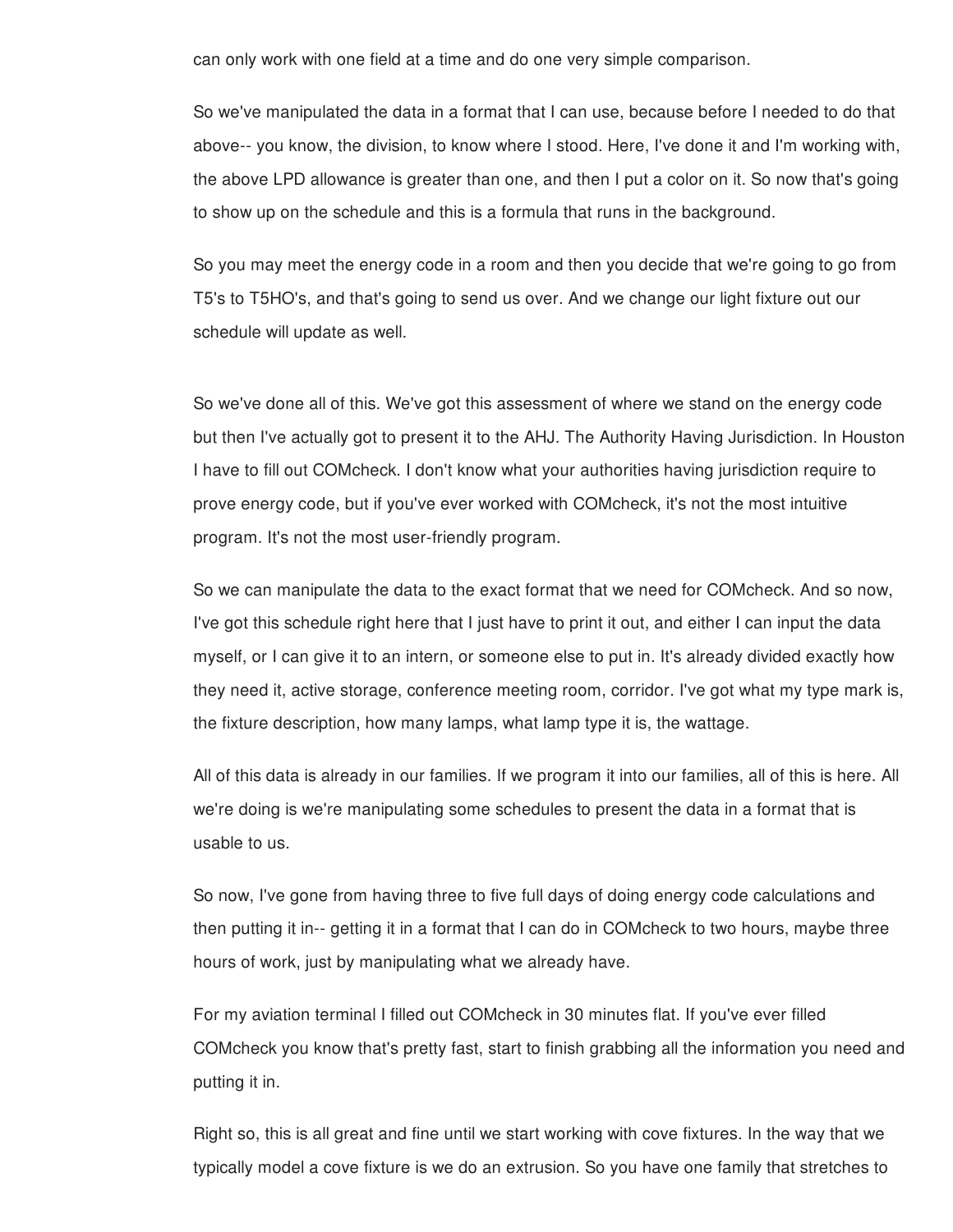the length that you need but most of the time, that's not how a cove fixture is going to be installed. It's going to be installed in four foot segments, or three foot segments, whatever that length is going to be.

So Revit looks at the instances of the family. So if you've got one cove fixture that's 500 feet long, but it's only one family-- one instance, Revit sees that as one fixture, not 200 fixtures, which would throw our energy code off. But we found a way to work with that.

So Revit has a length field in it. And so our family has a length, and in that co-family we also added a parameter that said, off-the-shelf fixture length. Meaning, we would typically buy this fixture in four foot segments, or we typically buy it in three foot segments, and we created a formula that said, the length divided by the off-the-shelf length gives me this many fixtures.

And so then I've got the cove whole number field. So what I've done is, I've done that formula and then I've told it to round up. Revit has a couple of cool commands where you can tell it to round down or you can tell it to round up. In our case, we know that if the fixture-- if the cove length is 500 feet two inches, I've still got to make sure that two inches is covered somehow. And it could be done where we could stagger the fixtures or we could do something, but we know that I have to round up. I can't just disregard that one foot doesn't fall in my even dimensions. And so for a conservative approach for our energy code, we're going to tell it to round up, meaning we're going to need one more fixture to cover that.

So, one of the tricky, weird things about Revit is the count field cannot be used in calculations. I really wish it could, but it can't. I cannot grab that data and use it, but one of the things-- the way to work around it is, I've created a count manual field. And so all it is, is it equals one.

So on that schedule I told it, do not itemize every instance. So it's going to put all of my JA fixtures in one line. And then I've told it give me-- for the count manual field, give me the totals. And so it will actually sum it up and give me the actual count of that instance as a family.

So now I've got this formula right here, where I'm saying if the cove family-- if it's a cove family then use my count based off of the length and the fixture lengths off the shelf. If it's not a cove family, then use the count. So that way I'm doing this comparison to know exactly how many fixtures automatically. I'm not having to go in and check a box and say, this is a cove fixture, so use this value, or override anything.

Are there any questions in regards to the energy code calculations schedules?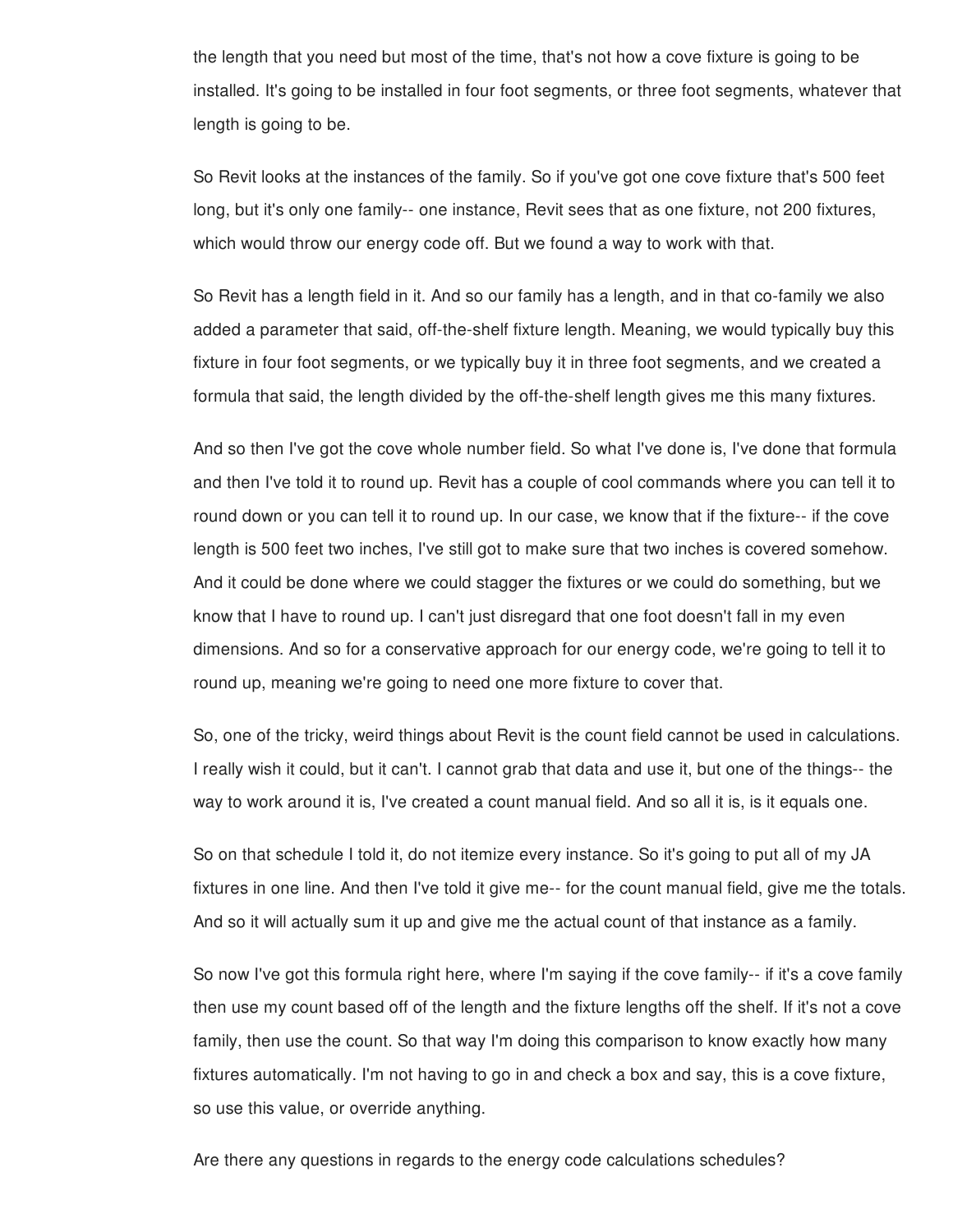OK. All right, so let's dive into mechanical equipment checks. This is a trickier part of Revit simply because I can't pull a lot of the data over that mechanical has already done. So how do I actually check?

Old school, our highlighters came back out. We'd go print all the mechanical schedules, and we'd sit down, and we try to find them on our drawings, look in our panel schedules, check the loads. We're hoping that we printed the schedule at the right time and the mechanical hadn't just redone everything on us. And so sometimes we do the check and then realize we've got to do it again because they just redid it.

So we're working on ways to improve that. So one of the first things that we've started doing in our office is copy monitoring mechanical equipment. And the reason we've been doing that is, it helps us to know when mechanical moved or deleted a piece of equipment.

We like to think in our perfect world that we communicate really well within our MEP teams, but you know, once you get close to a deadline everybody's scrambling, and sometimes things get dropped, or fall through the cracks on that type of communication. So we're going to copy monitor.

But I don't want all of these air handling unit families in my model. I don't really want to deal with them. They're big. They're bulky. We're electrical. We don't really like the air handling units.

So with the copy monitoring we can either tell Revit, copy monitor the family exactly as it is in the other model, or when you copy monitor it, use a different family that I tell you to use.

So what we're doing here is, we've got mechanical equipment. This is what you're going to see standardly. The copy behavior, copy individually, meaning I have to physically click on every single piece of mechanical equipment in order for the copy monitor to happen. And then the mapping behavior is, I want you to copy the family that I clicked on directly into my model.

But what we can do is, is we can do a type mapping to where we can say, for this family for the BTH family don't use the original, use this family that I'm pointing you to instead. So what the family that we typically use is the electrical connector symbol. So now, I'm copy monitoring it, but with the family I'd already be using.

One of the things that's important to note though, is this family has to be classified as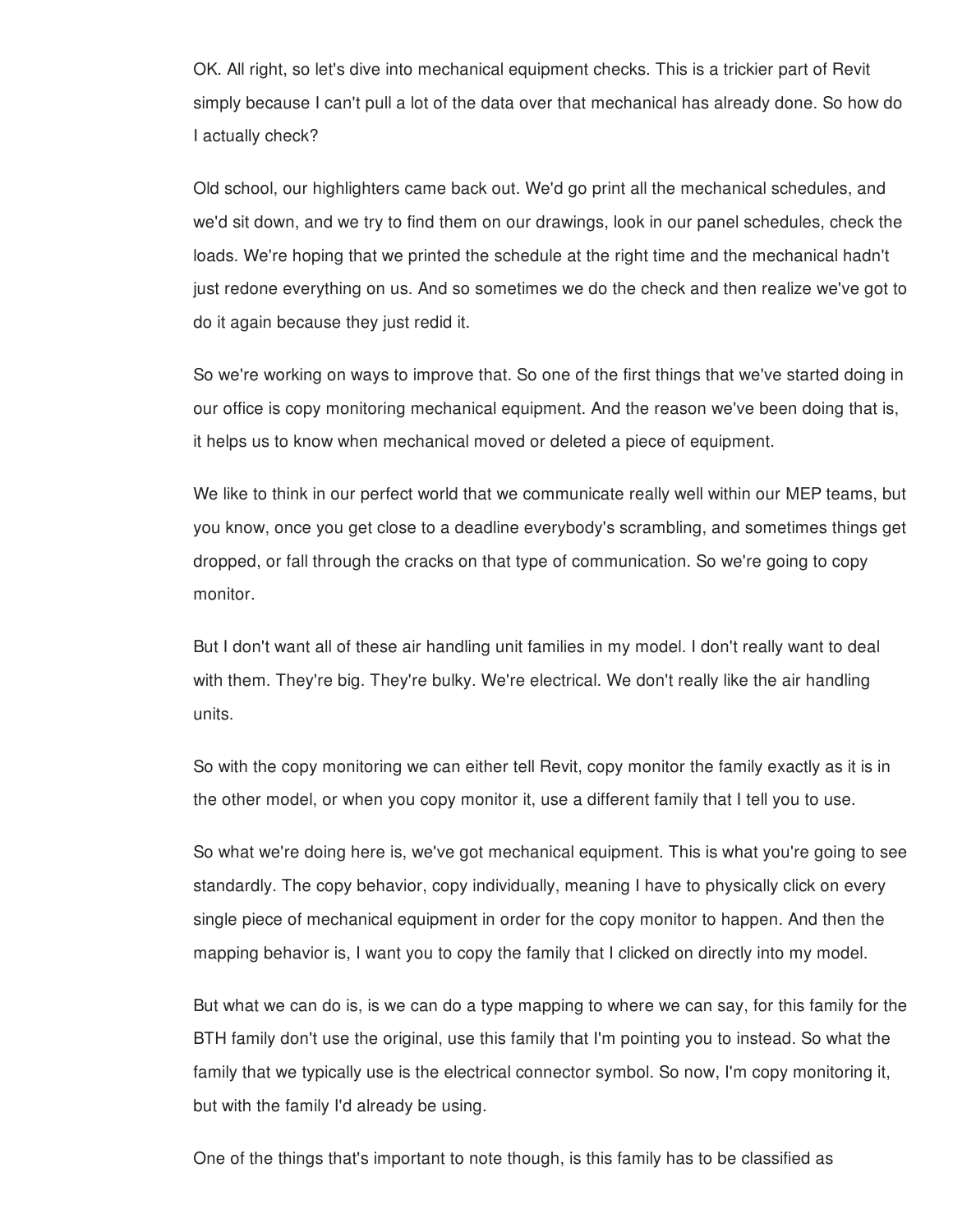mechanical equipment. I cannot copy monitor mechanical equipment and tight map it to an electrical equipment. It has to be the same family category.

And the same difference-- we need our mechanical engineering friends to make sure that all of their equipment is on the mechanical equipment category. It shouldn't be a big deal for them. It's not going to change any of their calculations. It's not going to change anything for them if they don't, but a generic model won't work for this. We need them to have it on the mechanical equipment category.

OK. Doing a check on time. We're doing good.

So we've got this family, and we're bringing it in. We've got it classified as mechanical equipment. So the next thing that we're going to do is make a schedule.

So one of the key points of why that has to be mechanical equipment is so that it shows up on this schedule. So in that family I've sat down with my mechanical engineer and I have identified key parameters that we need to agree on.

Our mechanical group happens to use mark for their equipment naming. Some people use type mark, but we need to agree.

We need to say, OK, for this family this is the field-- the parameter we're going to populate. So we've created a schedule and we've told them, do not itemize every instance. And we've also said, include elements in link. This is a very important checkbox. That checkbox will also cause us headaches if we don't have it checked, because you're going to create this mechanical equipment schedule and then wonder why you can't see the mechanical equipment that's coming across the link.

So when we have that box checked-- so then we're doing the schedule that has, do not itemize every instance. So if I have my electrical connector named the same as the mechanical piece of equipment, they're going to roll up under one line item.

And so the way that I check to make sure is, I've got this count field right here. I should see a two in that count field if the mechanical model has that piece of equipment and I've made an effort to circuit that piece of equipment. I've acknowledged that it's there. If it only has a one, then I need to figure out, either the mechanical team deleted it, or I have not recognized in my model, with my connector symbol, that it's there.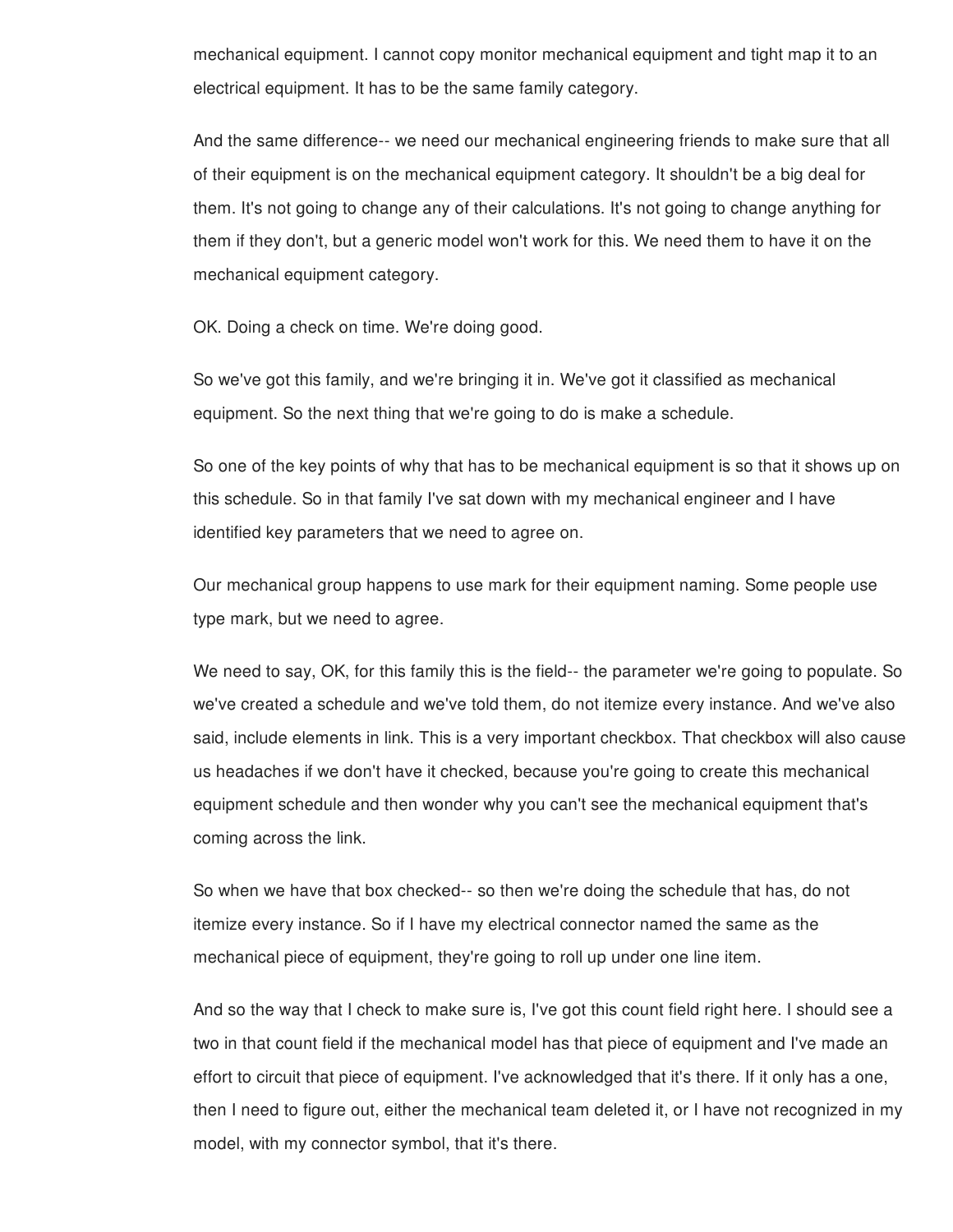And then, one of the things about Revit schedules. Revit schedules do not understand null. If there is nothing there it won't do anything with it. You can't do a formula on it. You can't do a conditional formatting. Nothing. Excel, we can say if it's null, then do this. Revit, you can't, at least not out of the box. We might be able to write a plugin or something but out of the box Revit does not understand null.

So my conditional formatting here has switched a little bit. So instead of saying, I have a problem. It's now highlighting on the mechanical schedule, this is where we're in line.

So on the schedule you can see that for error handling unit 1A, I've got a count of two, meaning the mechanical model has it and the electrical model has it. And we both agree that it's 7.5 horsepower. So in this point we're coordinated.

But on the next line you can see for air handling unit 1B, I have a count of two, meaning we've both put it in our model but we disagree on what the horsepower is. Typically, when we circuit, we put in, this is the assumed horsepower that we were working with. So that we can check it and say, OK we thought it was 10, you still say it's 10, we're good.

So now in that field I obviously assumed it was one thing and our mechanical engineers have changed it from when we first circuited it. So now when we don't itemize every instance and the field differs, Revit says I don't know what the right answer is so I'm just going to leave it blank. So when it's left blank that highlights to us that we are no longer coordinated. We need to go look at that piece of equipment and determine what horse power it should be.

And then if we move down, 1C, my count is one, meaning I haven't tried to circuit this piece of equipment at all. So even though the field is highlighted as green, I haven't made an effort to circuit it yet. So therefore I need to go find it and circuit it.

This same strategy can be used with plumbing equipment, your connector, or your disconnect switch would just need to be defined as plumbing equipment rather than mechanical equipment. You could use it for doors-- like the automatic doors that architects have, or anything that requires a motor. You would just need-- you would need to know what family the architect or the engineer has it classified as, and your family that carries that important data would have to match.

This is one of those things that if we lived in the same model this type of coordination would be a little bit easier, schedule wise, but because we don't, we have to get creative. Embedded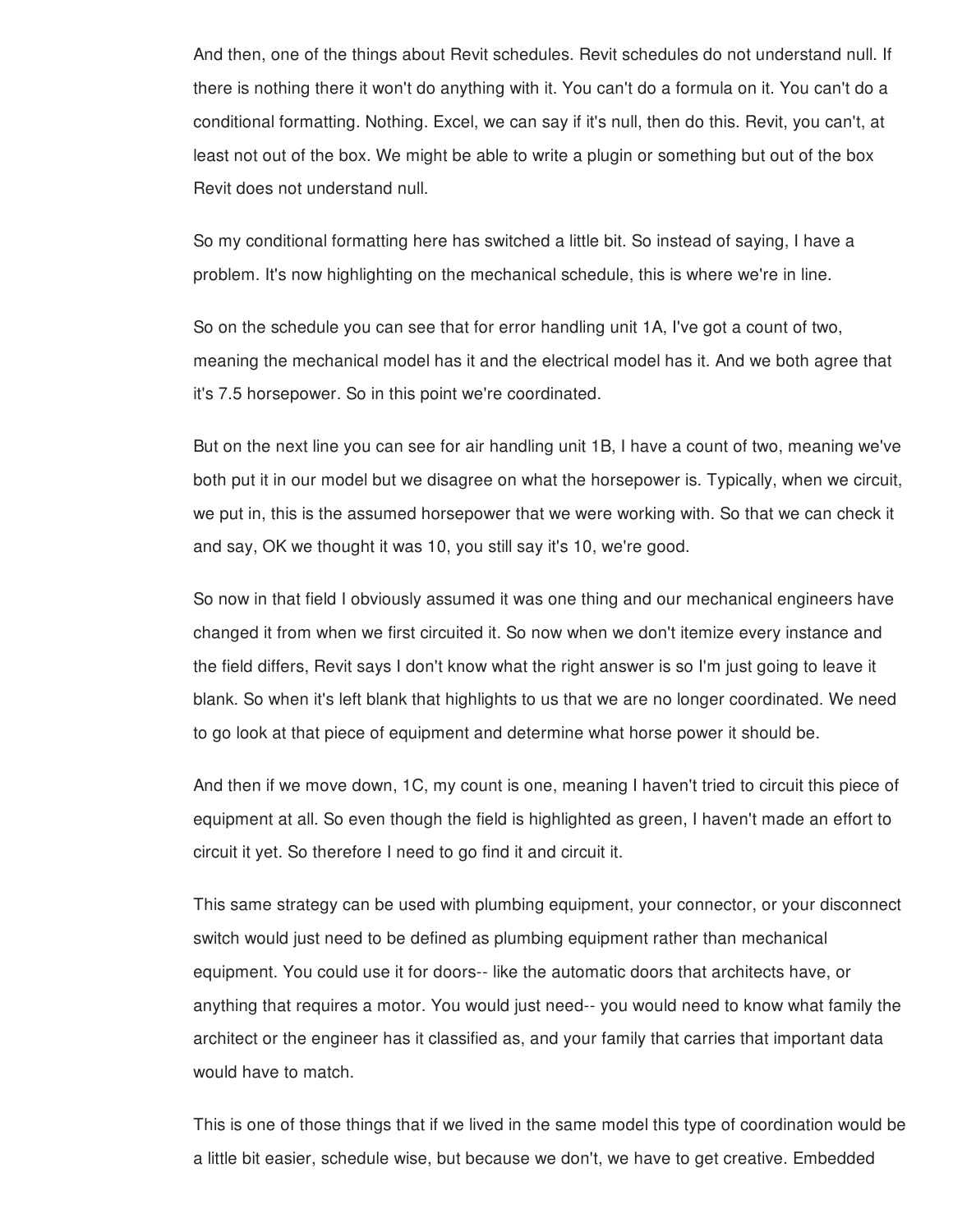schedules do not bring things across the link well. So just because I embed a mechanical equipment schedule in there, the data doesn't always come across the link. So that's kind of why we've come across this type of schedule.

- **AUDIENCE:** You know if you can use schedule keys to customize your schedule?
- **PRESENTER:** I haven't tried that. The question is, can you use schedule keys, or key schedules--
- **AUDIENCE:** Because I know you could if you were just coming through the length [INAUDIBLE] process [INAUDIBLE].
- **PRESENTER:** Yeah. The question is, can you use key schedules as part of the copy monitoring strategy to pull data in? I haven't tested it. In the past it didn't work well but it may have improved in 2015 or 2016. Likelihood is, probably not. Because key schedules are not one of those things that Revit or Autodesk advertise well. It's kind of one of those hidden, little gems in there. So I don't think they're focusing on it right now.

Are there any other questions regarding this type of strategy?

OK. So I talked a lot about itemizing every instance. This is that magic little box right there, to where you would say, itemize every instance or don't itemize every instance. And that's going to be under your sorting and grouping tab.

One of the things that you can do is-- so, we've got this schedule and it's blanked out. We could then go and check that box. And then, you would see air handling unit 1A, and then our copy of air handling unit 1A listed right below it. Any data that's come across a link we're not going to be able to change.

So when we click on that motor field it's not going to respond. It's just going to be blank, grayed out. But our motor field we would be able to click on and change the horse power right there.

Other things that we could do this with? We could do it with voltage. Our mechanical friends are notorious for changing the voltage on us sometimes. We could do it with poles. Sometimes we think it's 480 three-phase, they think it's 480 single-phase. Minor difference.

So start thinking outside of the box on what are the things that are important to your team to coordinate with these other disciplines. What are the things that we typically get ourselves in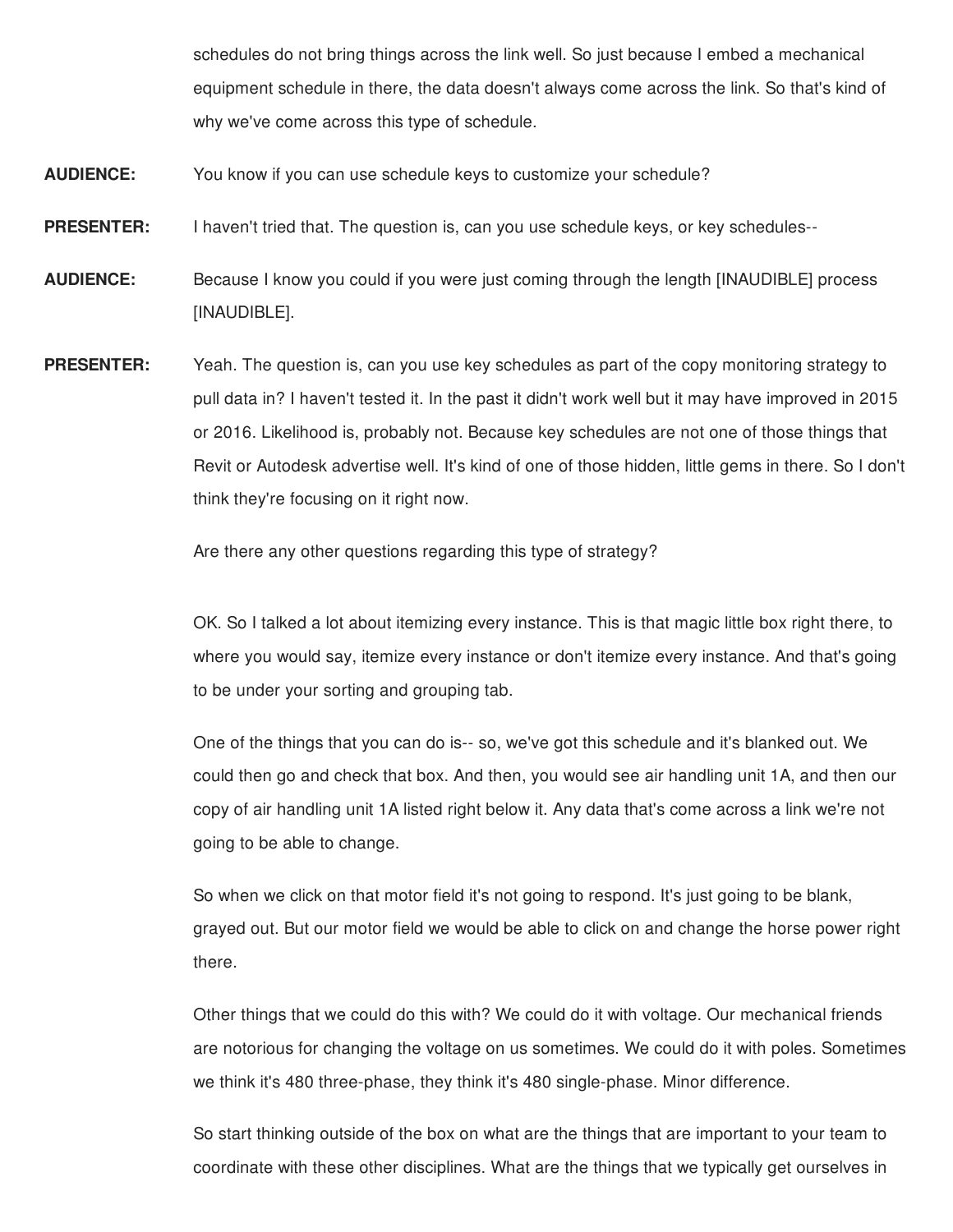trouble with? And we can do schedules to combat that.

OK. One of the other things about Revit-- in my office we've kind of got this wide range of people. The fresh out of school, super excited, technology is my best friend. All the way up to the good old boys who have been around since the board drafting days and AutoCAD was a major leap for them.

And so now that we've got Revit they're like, I'm not touching that. I'm retiring in two years. I'm not learning another software. And so then we've got this disconnect between the good old boys who are like, I haven't done it that way. I'm not changing. My way works. And then this database full of great information that our young, energetic, new team members are like, this is awesome. Look everything I can do.

So how do we actually get the data to a format that is usable for our good old boys? That they can see there's merit to this program? And that's one of the things that we've really been battling with, is how do we get that data out?

And so what we've come up with is electrical loading checks, and what we do is we call it the Z Series Drawings. In the MEP world we will never have a Z series drawing. We're always going to be an M, E, P. Sometimes is going to deviate a little bit, but we will never have a Z.

So if we have a Z series drawings it does two things. One, we never want to publish these checks. We want them for internal use only. So if we put them on a Z title block and we mistakenly send it to our architects they're going to call us up and be like, why did you send me this Z series drawing? Or your sheet index is wrong, fix it. And then we're going to realize we mistakenly sent it out.

This is also really easy thing for our QA/QC team, because what we do is, we have Z series drawings. So now they go, you know what, I need the Z series drawings as part of my quality check. And we go, great, easy enough.

So, one of the things that we've got in Revit is the overall load analysis. Some of our good old boys are used to the Excel spreadsheet, where you've got to keep it up to date at every minute and normally towards the end of a project you don't always get your load analysis updated as quickly as you would hope.

Here, I've got a real snapshot of exactly what I have in my model and what's circuited at any given point. And this is a load analysis that we publish to the city, and the city accepts it. It's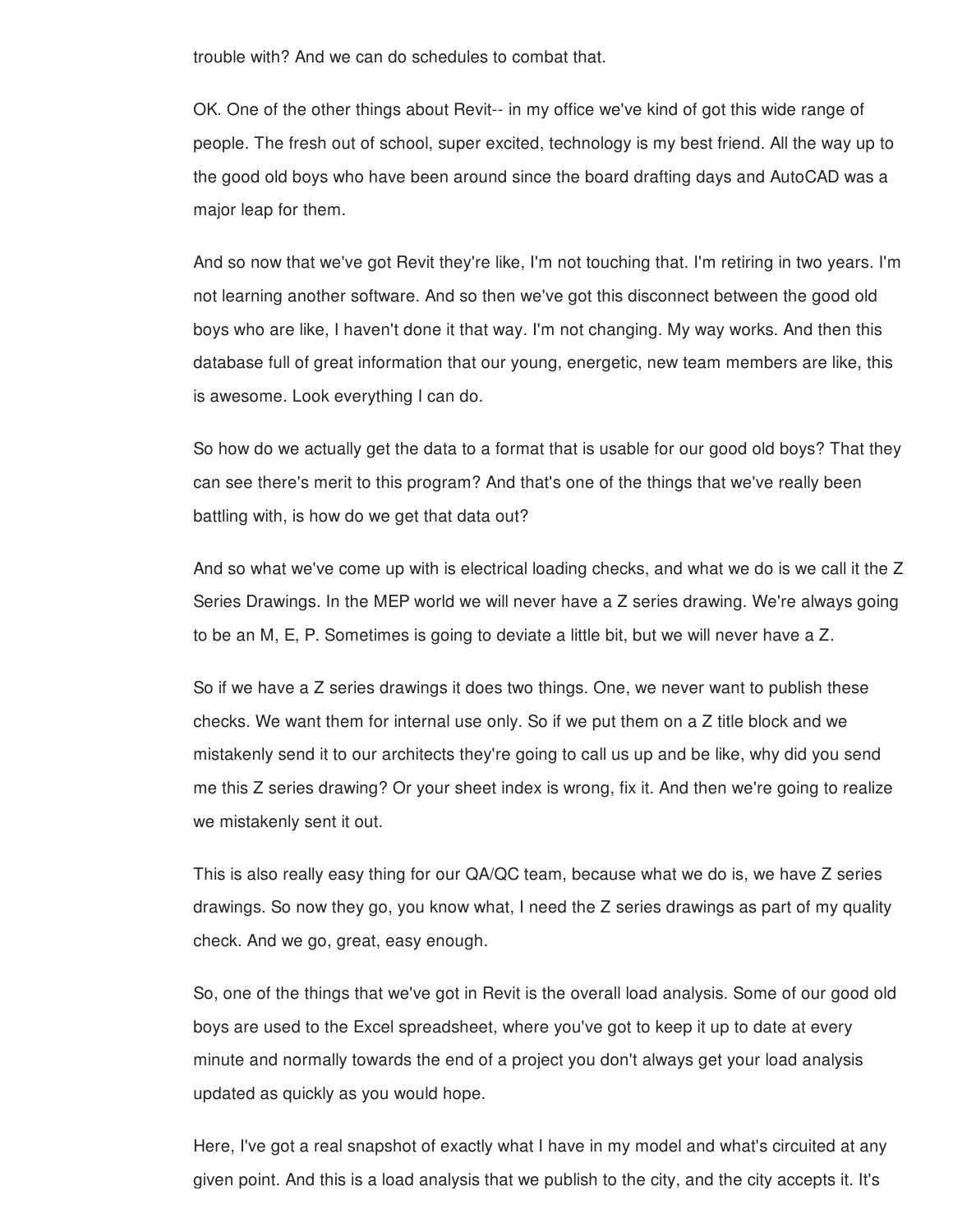got all the data on there. If they wanted to, I could add the demand factor column in there. It's part of the model, I just don't have it on this schedule.

given point. And this is a load analysis that we publish to the city, and the city, and the city accepts it. It<br>It is a local analysis that we publish to the city accepts it. It is a local accepts it is a local analysis of

So how did we get this schedule? This is one of those schedules that is kind of a challenge because panel schedules don't lend themself to this well but this is where all the data is. It's in the panel schedules.

So what we've done is we've created a template called load analysis. And when you create that load analysis template at the very bottom you're going to have all the loads. So we've just deleted all the circuitry information above it. And so for our switch gear, we don't typically publish a panel schedule. Our one line holds all the data for the switch gear, or whatever you're using as your service entrance. You're going to have your one line and then once you get downstream of that is where you start publishing panel schedules.

So here, I've got a panel schedule called load analysis that I formatted in this way. And then you just delete all of the upper information, all the circuits, all the panels, all that information at the very top. And I'm just left with the load analysis.

Now granted, there's going to be a couple of extra lines in that schedule because Revit doesn't completely want to let go of the fact that it's a panel schedule. It should have breakers. But those lines are blank. And when you put it on a sheet they won't show up. So just note, you're going to see a couple of blank lines at the top of your schedule when you're looking at it in Revit but they will not show up on your plot sheet when you print.

And along these lines we have some AHJs that want to see the breakdown of the load at the bottom of a panel schedule, and we have some that don't. This is simply a template change. I didn't do any additional work to put the loads at the bottom. I just have two templates in my model. One template that says, panel schedule with loads. One that says, without.

And I mean, the data is there. It's just how we present it. We have to start thinking about how do we want to present the data that we've already done? We've already circuited everything. We've already connected everything.

One thing to note, on this load analysis we must physically connect all of our panels in our model. If we don't connect the panels, the load analysis will not work.

So Revit has two things that we have to think about when we're circuiting. You've got the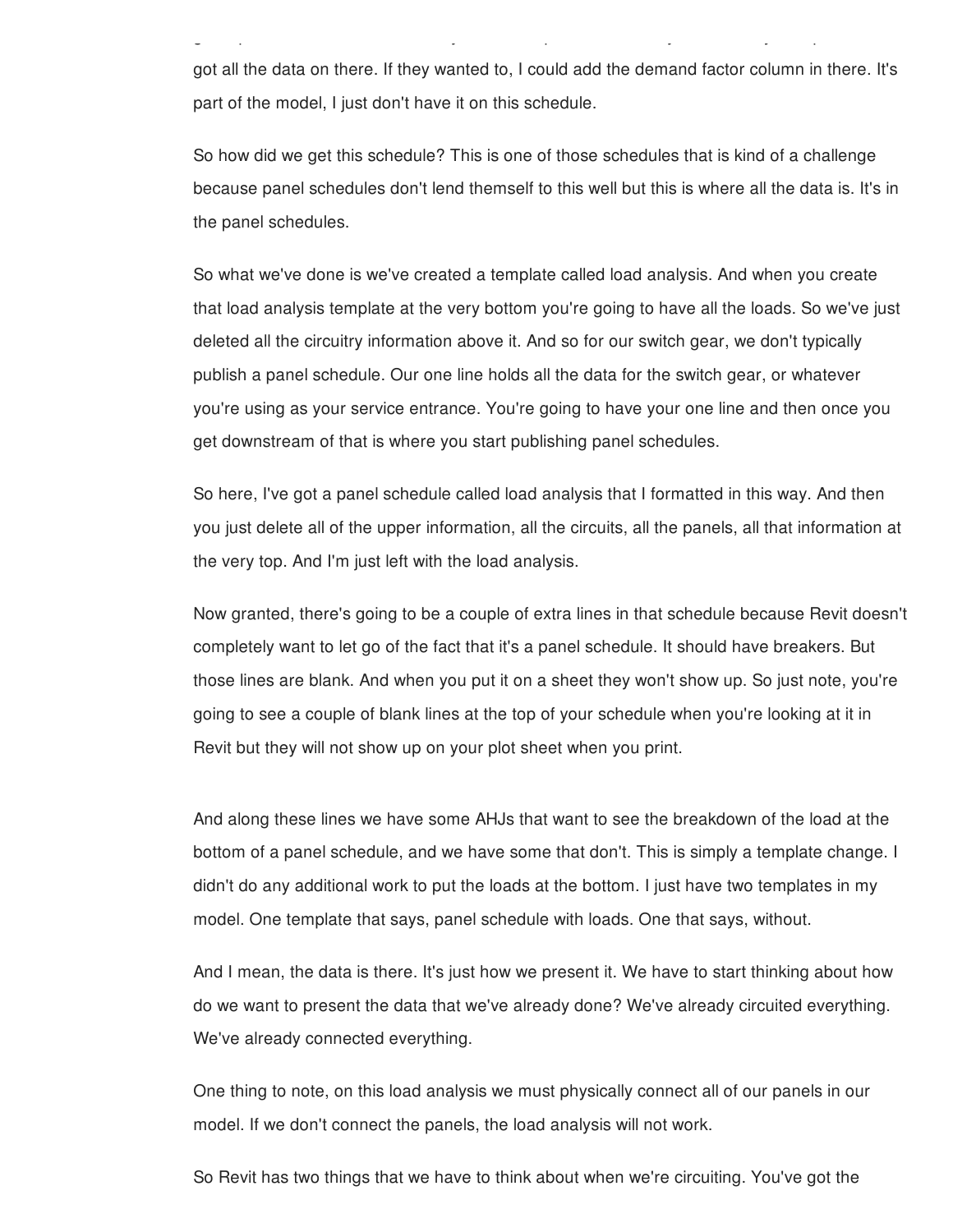behind the scenes, actual circuitry of where Revit's realizing that I'm connected-- panel 1A is connected to panel 1DP, and panel 1DP is connected to MSA. And then we've got the graphical representation of our circuits, where we're drawing the home run arcs or our one lines, whatever it may be. So there's two things we have to account for when we're circuiting.

In CAD, we just drew a little arc and on the drawings we were circuited. And then we used our Excel spreadsheets to connect everything together and we prayed that someone didn't break the link because then, you're like, trying to find where the link was broken all the way back because you know the 500 amps on a 1,600 amp board is probably not right.

So, I typically circuit this at the beginning of a project. Once you get far enough along to where you kind of know what your one line looks like, you spend 20, 30 minutes actually connecting all the equipment together. This is what's going to bring the loads all the way through the model and give us accurate data at the front end. If we don't actually connect the panels, this schedule will not work.

Now another thing to note is our good old boys think technology is evil and therefore they're going to say, I don't trust this schedule. I've had this discussion with multiple senior guys who've been around for a while.

And I would say to that, you know what, let's test it. Sit down and have-- you Mr good old boy, senior engineer, do your hand calcs. I'm going to do the calculations in Revit, and let's sit down at the end and compare them.

And one of the things that you'll find is there's going to be human error, but there's going to be human error on both sides. They don't like to think about the fact that they might make a mistake on their Excel spreadsheet just as easily as we'll make a mistake on our circuitry values. So once you work through that there was human error on both sides, the numbers are actually going to agree. I've done this on multiple projects and I've managed to have success in proving to them that this will work.

Another thing that they're going to say is, well, I don't like Revit telling me what my demand has to be. Hey, you can set that. The demand factors are part of the engineering settings. It has some out of the box settings but you can go in and modify those. So whatever setting you would like them to be.

But you can see on here I've got cooling, heating, kitchen equipment, lighting, miscellaneous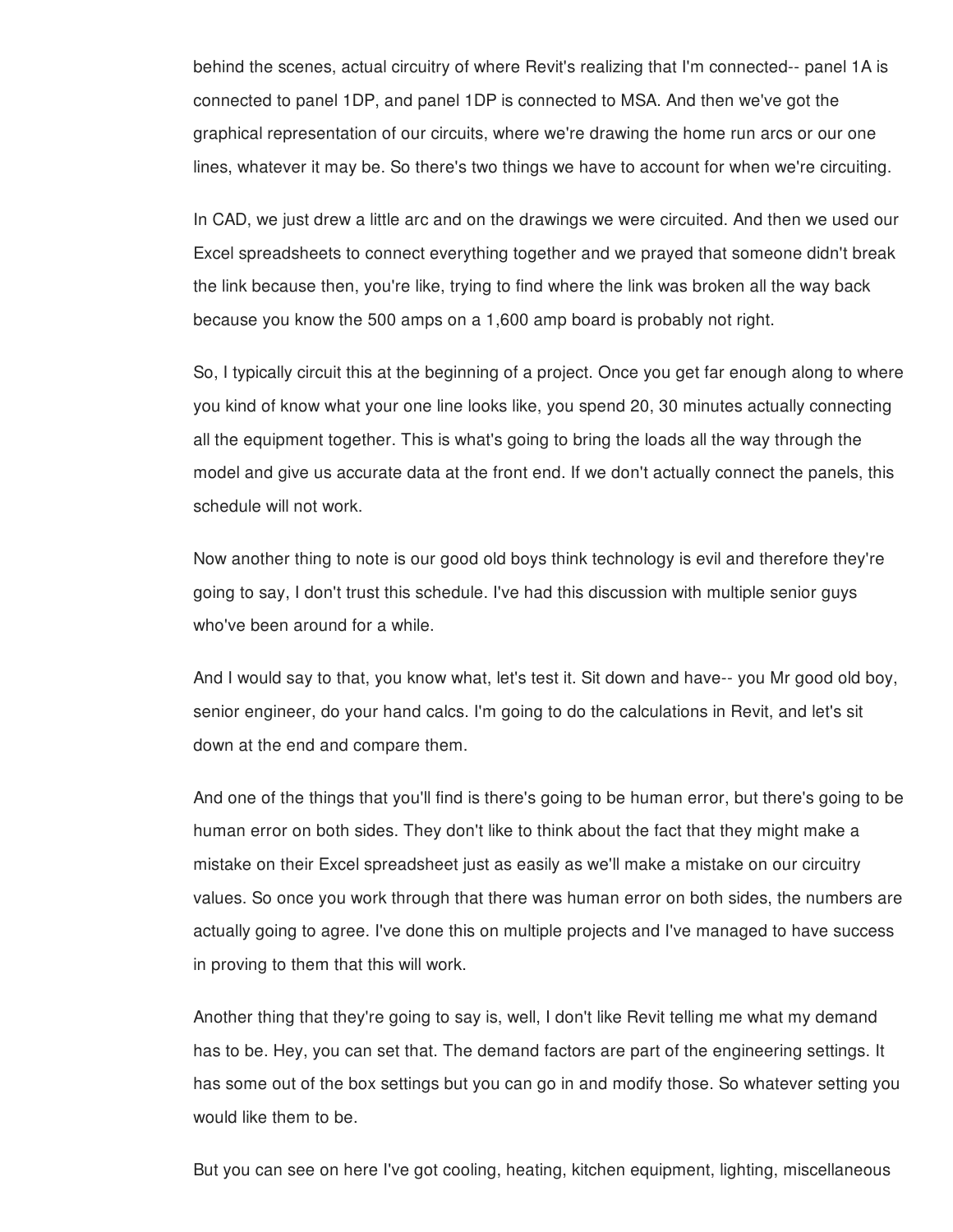continuous, miscellaneous non-continuous, motor, receptacle, spare, even existing load. So I can do everything that the Excel spreadsheet can, and I can do it faster. And so then when you start having those discussions and you go tell your project manager, I can do it faster and still get the same information.

Suddenly you start getting people's attention that maybe there's something to this program. And if we start having this reeducation in the change of mindset that we're now working with a database that happens to have a drafting component rather than just drawing a bunch of lines, we can get somewhere.

Other things that we can do is our RHJ requires a line at the bottom that says, whatever the service size is adequate. That's not a field that I manually populate. It brings it in automatically. It's just a parameter.

So we've got our panel schedules there. One thing that we do have in here is a noncoincidental load. Revit does not understand non-coincidental loads. So that's a manual formula that we plug-in, but it will automatically run. We'll come back in touch on what that formula actually is.

So how do we actually use this data to prove to our senior guys that there's something worthwhile? A lot of times on our jobs, at the very beginning, we kind of size our one line and we have everything laid out and we don't really know what all the loads are going to be so we're going to throw 75 KVA transformers in across the board.

And then we go, you know what, I'm short on pole spaces. I'm just going to add a second section, and then I'm going to add a third section to that panel, and we forgot to go back and look if our transformer could handle that additional load. So now we can make a schedule that gives us what our transformer name is, what the KVA size is. That KVA size is based off of the family.

So when I put a transformer on the drawing I'm going to put a family-- it's either a 15 KVA a family, or a type of-- or 30 KVA type, or 75 KVA type. So that's not a manually entered field. It's based directly on the family that I put on the drawings.

And the reason I say that it prevents us from just changing the KVA and forgetting to update the footprint. Because that's where we also get ourselves in trouble, is we go, oh, that needs to be bigger but it's still a 15 KVA transformer footprint and it suddenly doesn't fit. So and then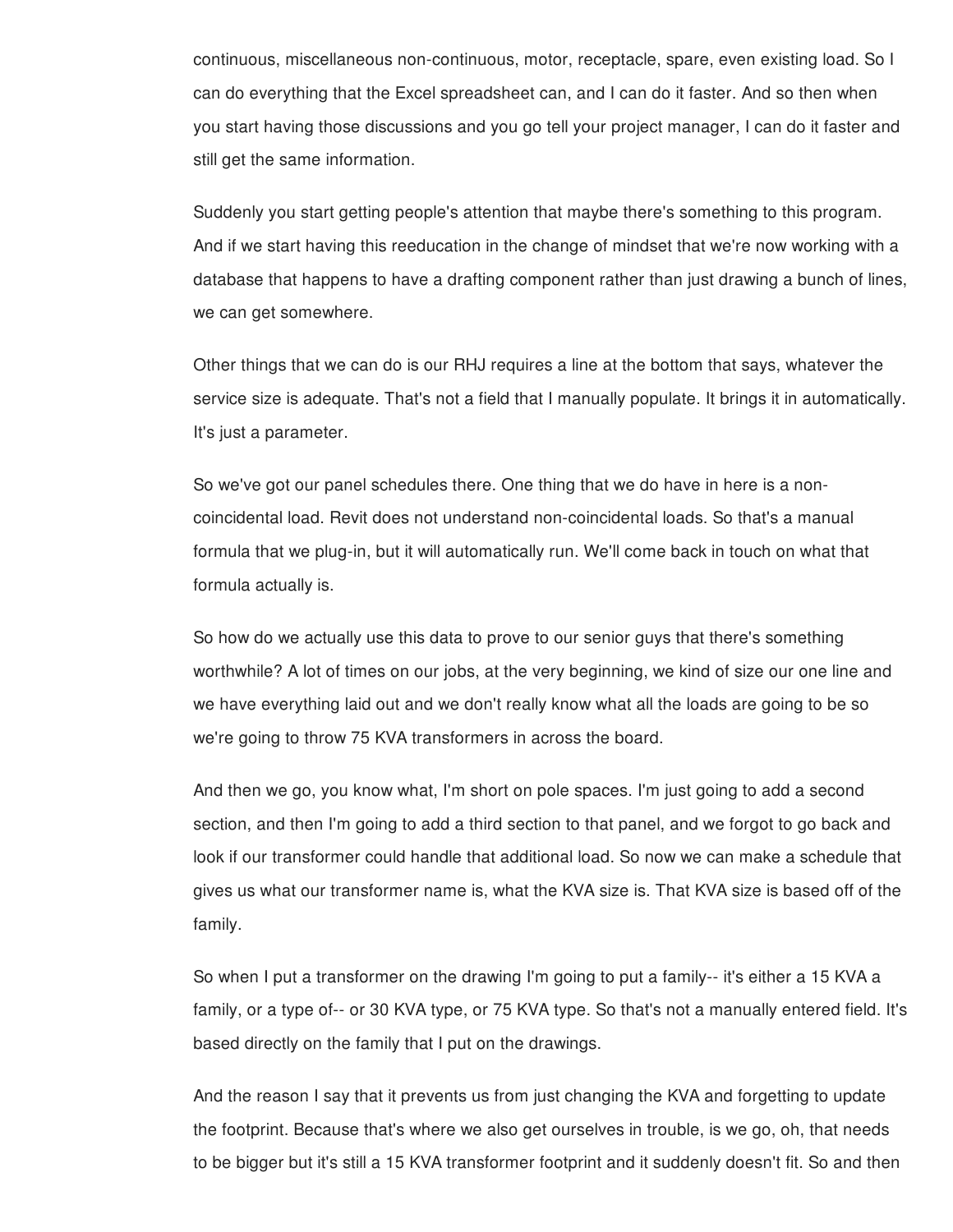I've got the connected load and I've got the estimated demand.

So this is all the data that our senior engineers would want to see to evaluate what the sizing of that transformer should be. And I'm highlighting instances where I probably need to upsize it. So if you look at transformer 1TADA, it's size is a 30 KVA, but I've got 46 KVA of load on it. Probably need to change that.

One of the other things that we're notorious for is throwing a bunch of 75 KVA transformers on there and then never going back to see if we should downsize them. Sometimes we have them in there for future capacity because we know the tenant's going to come back and build it out, or the client going to do something. But sometimes we were claiming our space early and then we forgot to go back and look to see if we really need it.

And so this schedule can also highlight where our transformers might be underutilized. For an example, 1TAHB. I've got a 75 KVA transformer with nothing on it. Maybe I don't even need that transformer or that low voltage panel. Or, maybe there's supposed to be something on and I've got absolutely nothing on it.

So I need to go figure out what's going on. It may be a case of the panel never got circuited to the transformer. So this schedule is highlighting something is off, let's go figure out what it is.

Two things to note really quickly. I told you these were based off of real projects and they are, but I intentionally manipulated some of this data to show you how the schedules will work. So I intentionally broke it and made things overloaded to show that the formatting will work.

And the other thing is, these schedules are not the end all, be all. They do not take away our engineering judgment that we should be using on every job. This is just presenting the data to us in a usable format to make those engineering decisions.

I can never stand in a court of law and say, well, my schedule said I should change that transformer size. That's not going to be a viable answer. So this is not-- just because the schedule says I could downsize it, I should. It's simply presenting the data to us to make a decision if we should make a modification to our design or leave it as is.

So we've looked at transformers. One of the other things we get ourselves in trouble with is panels that we just circuit away to our heart's content, and then at the very end we hope we remember to go back and check all the mains and make sure that they work. And normally that was done by our senior engineer asking for panel schedule printouts and sitting down and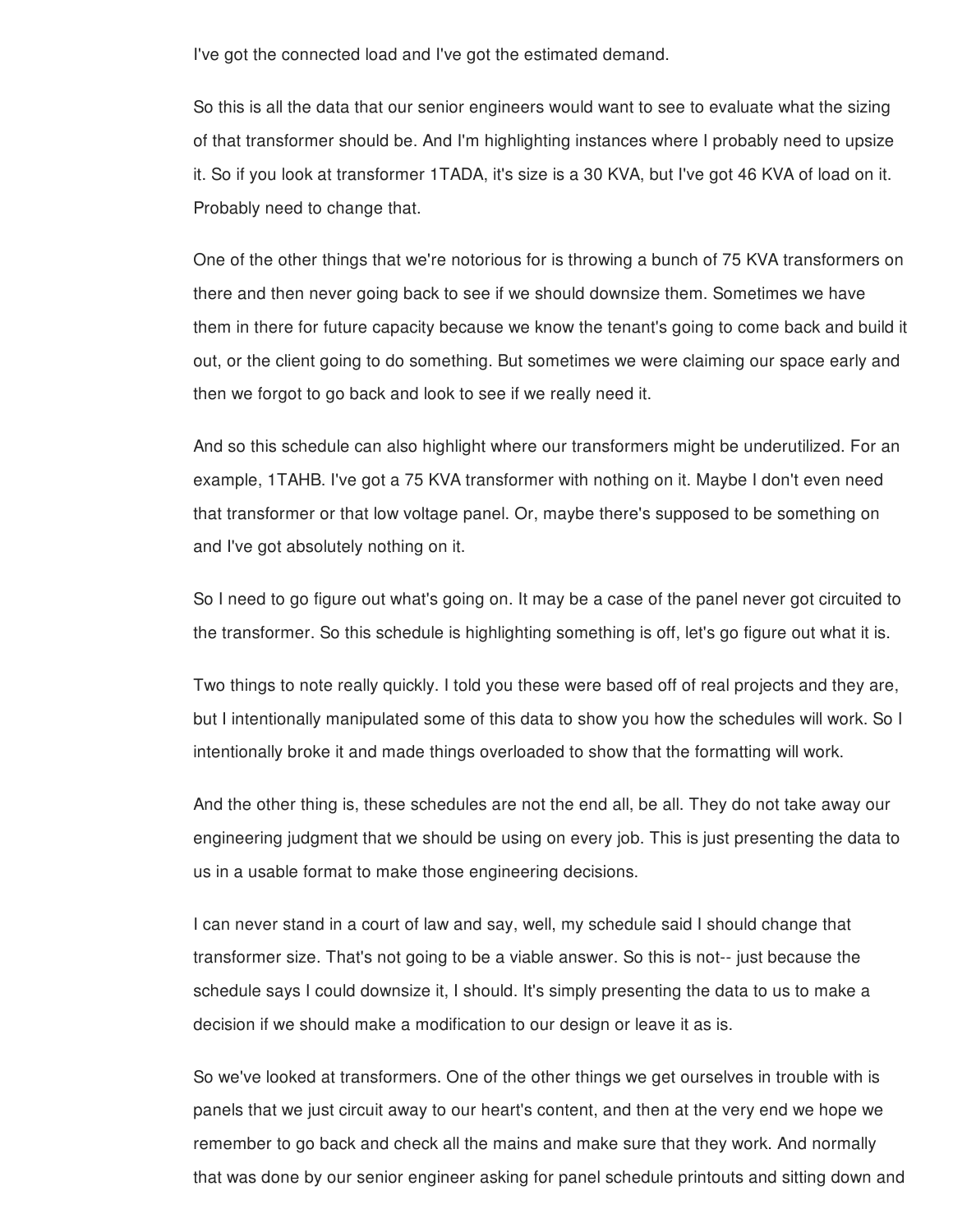going through it, and we're going, well, but I'm not quite done. I realize the deadline is tomorrow, but I'm not quite done.

This can give us a real-time snapshot very quickly. So rather than paging through 30 sheets of panel schedules I can present him all the data right here. And so on this schedule it's the same premise.

You can see that on this panel right here, 1DAD I've got 522 amps on it, on a 400 amp panel. Probably an issue. And I'm also highlighting where I might be able to downsize the panel. To where, like right here, a 1,200 amp panel, 267 amps on it. Maybe I don't need a 1,200 amp panel there. Maybe I could knock it down to 800 amps, or 600 amps.

But this goes back to that engineering judgment. Maybe I'm reserving space for future tenants. So just because there's extra space doesn't mean we need to change it, it's just highlighting to us that we have a bunch of extra capacity on the panel.

Now one of the things that I want to show you. 1DBJ looks like it's overloaded. All of these mains-- I'm doing it off of 80%. We don't typically design with 100% rated breakers. That's the exception, not the rule for us. And so all of these assessments are assuming an 80% loading.

Now, so I've got 1DBJ. 1,475 amps on a 600 amp main. It looks like it's a problem but one of the things that we talked about earlier that Revit does not understand non-coincidental loading. Non-coincidental loading is essentially if the heat is running, the AC most likely is not, and vice versa. So I don't need to size the panel as though both are running at the same time when we know that that's not going to happen.

So on the panel 1DBJ it has 1,475 amps, but when I take the non-coincidental value it only has 997 amps. So now that 1,600 main is appropriate. But this gets back to that problem that Revit doesn't like null.

This formula-- this field right here, the NC demand current, if it's blank it means that that panel either does not have a heating load on it, or it does not have a cooling load on it, or it does not have either. So it's going to come through as blank. It's not going to come as a zero. It's going to come through as blank because in Revit's mind it doesn't exist.

So on this schedule I can't actually do a formula that includes the non-coincidental because some of those fields are blank, which become null and whenever there's a null in a formula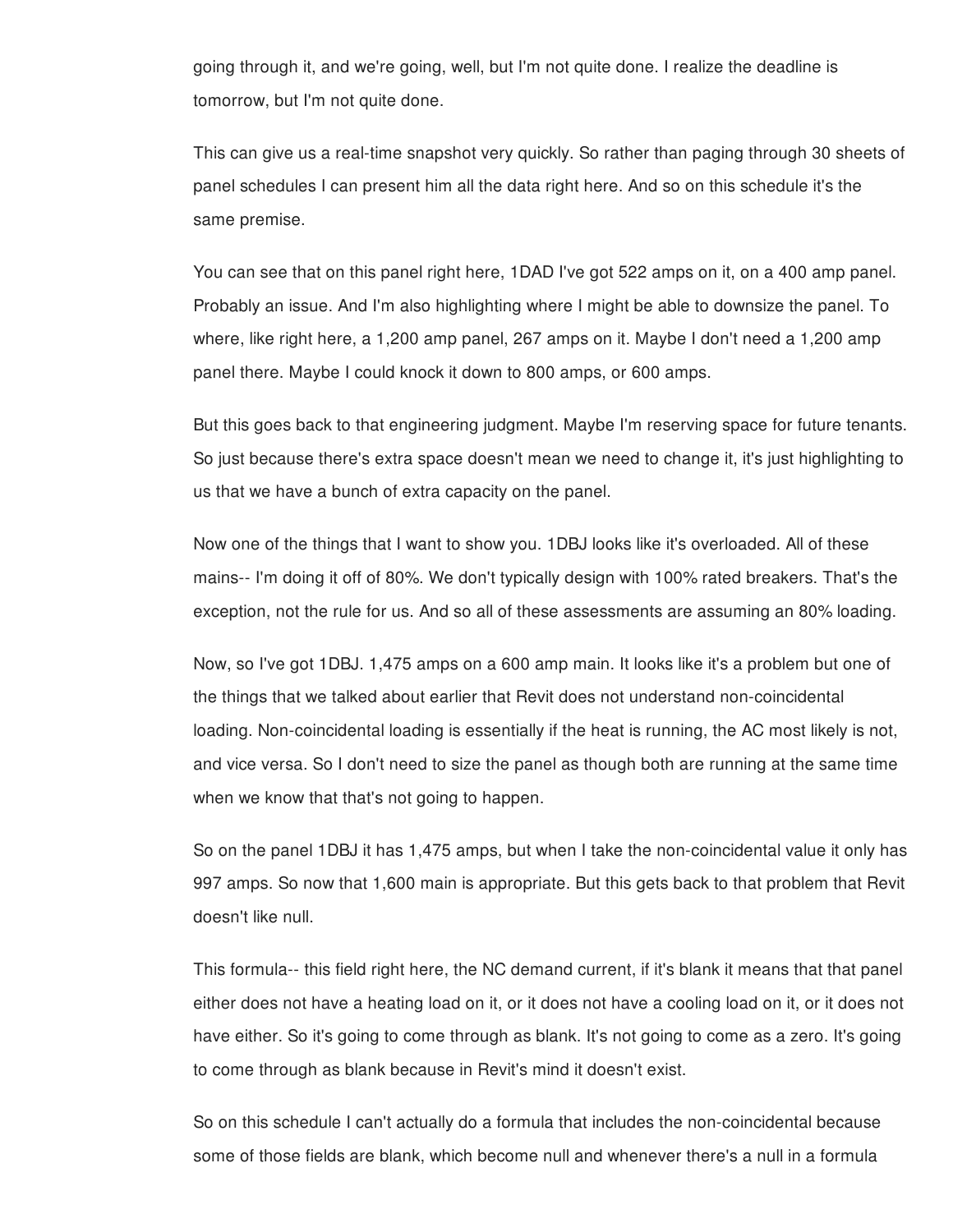Revit just does nothing. It doesn't know what to do so it just ignores it. It will not calculate it.

**AUDIENCE:** So couldn't you just create two separate schedules so it doesn't look like it's there? [? Is that ?] [? one way ?] of doing it?

**PRESENTER:** I mean I could manipulate it but I don't want to have multiple schedules. So the question is, can I create another schedule so that I don't have null? And so I could create another schedule that only has the heating-- like it has, if this panel has both heating and cooling then those panels are on an isolated schedule.

> Yes, I could do that. But my end game here is to give all the panels to my engineer in one snapshot. So yes, you-- but that's a great example of manipulating the data to what we need it to show. So in this case I'm giving the engineer the data that he would need to make a decision. Does that non-coincidental load now mean I don't want to change the breaker size?

And I'm still highlighting over here where I might need to revisit my main size. So how did we do that? We've done some hidden fields again where we're looking at the overload or the underload. So the overload value-- so we're just looking at how many amps are present versus the main size.

And we know that if it's overloaded it's going to be greater than 0.8 when you make that math. If it's underloaded, in this case I was looking at 40%. That loading value can be anything your senior engineer wants to see. It can be 10%. It could be 60%. That value is whatever you want to set it to.

OK, now circuit loading. So we've gone from the overall load analysis, we've stepped down to looking at our transformers, and we've looked at our panel schedules, and now we're going to zero in to the circuit loading. And this is where a lot of our senior engineers get hung up. This is where the real discussion comes in about whether the loads actually work in Revit.

Because I've had the conversations where the senior engineer says I'm the one putting the values into my panel schedule so I know they're right, but they refuse to touch Revit so therefore they're no longer inputting that data. They're trusting it into their team. And some of our good old boys really like to hold tight to their panel schedules and their load calculations. So now I can present that same data to them, for them to go line by line and check it.

So you can see what panel it is, what circuit number it is, what the load name is. And I can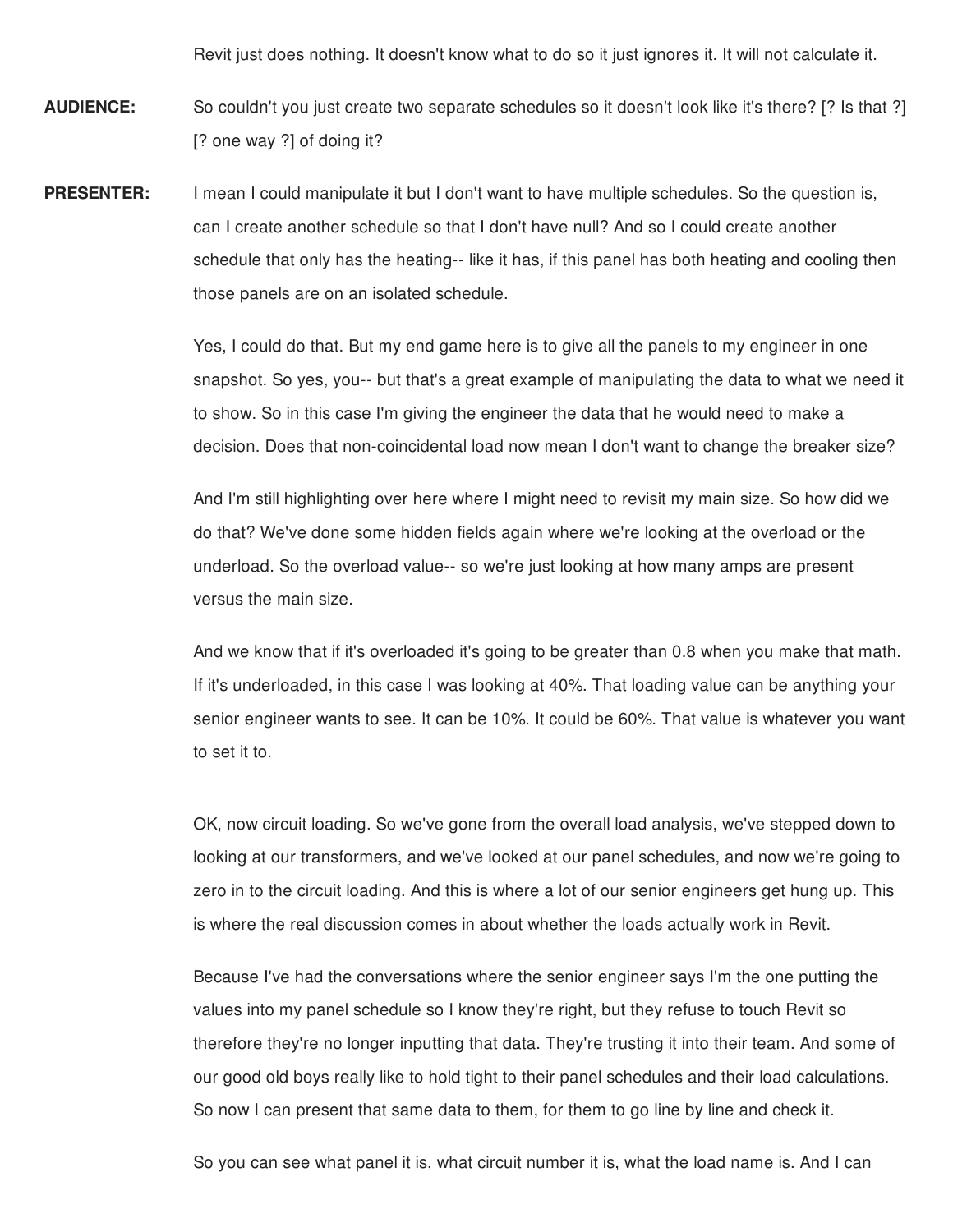break this down, I could do filters, and do it by panel, I could do it based off of the low voltage versus high voltage. We can present this data any way we want.

Another field that we could add to this to give our engineers comfort is the load classification field, where they could clearly see that this panel is this load classification, or this circuit is this load classification, because all of our data here hinges on inputting the right amperage and the right load classification. Because if we have it wrong then everything's going to roll up incorrectly.

So on this schedule I've highlighted two things. First, I've highlighted the rating, looking at whether it's overloaded or not. Because sometimes loads change on us and we don't always go back and check them. So we're looking at whether the mains are overloaded.

The other thing that I've highlighted on here is any circuit that has a 20 amp breaker. The reason I've done that, Revit refuses to size a breaker. Absolutely refuses. They are not going to make any attempt to size a breaker. It gets into legal ramifications and such, and they're like, I want no part of that. So Revit defaults to 20 amps just across the board, no matter what it is, Revit will always put in 20 amps for the circuit-- for the breaker size always. And so this schedule is helping to highlight to us where we have 20 amp breakers so that we can revisit it and say, did I really mean for a 20 amp breaker to be there, or did I just forget to change the rating when I circuited it?

Because this-- one of the things about Revit is if we get the breaker size wrong it rolls downstream and we start getting wire sizes wrong, and we start getting a lot of other things wrong if we miss that breaker size. So this is a quick way for us to see the data in one common spot.

So how did we do some of this formatting? Breaker loading, breaker loading greater than 80%. Once again, we have some hidden fields, looking at the actual amperage versus the mains rating, and then determining what that ratio is. The other thing is if the rating is equal to 20. So we're highlighting that that breaker is 20 amps. Did we mean to do that?

Are there any questions regarding the schedules and these formatting?

**AUDIENCE:** How are you doing your one line? Because if you go back one slide it looks to me like the MSG, that's your main. Is that your main?

**PRESENTER:** It's one of my main boards, yes.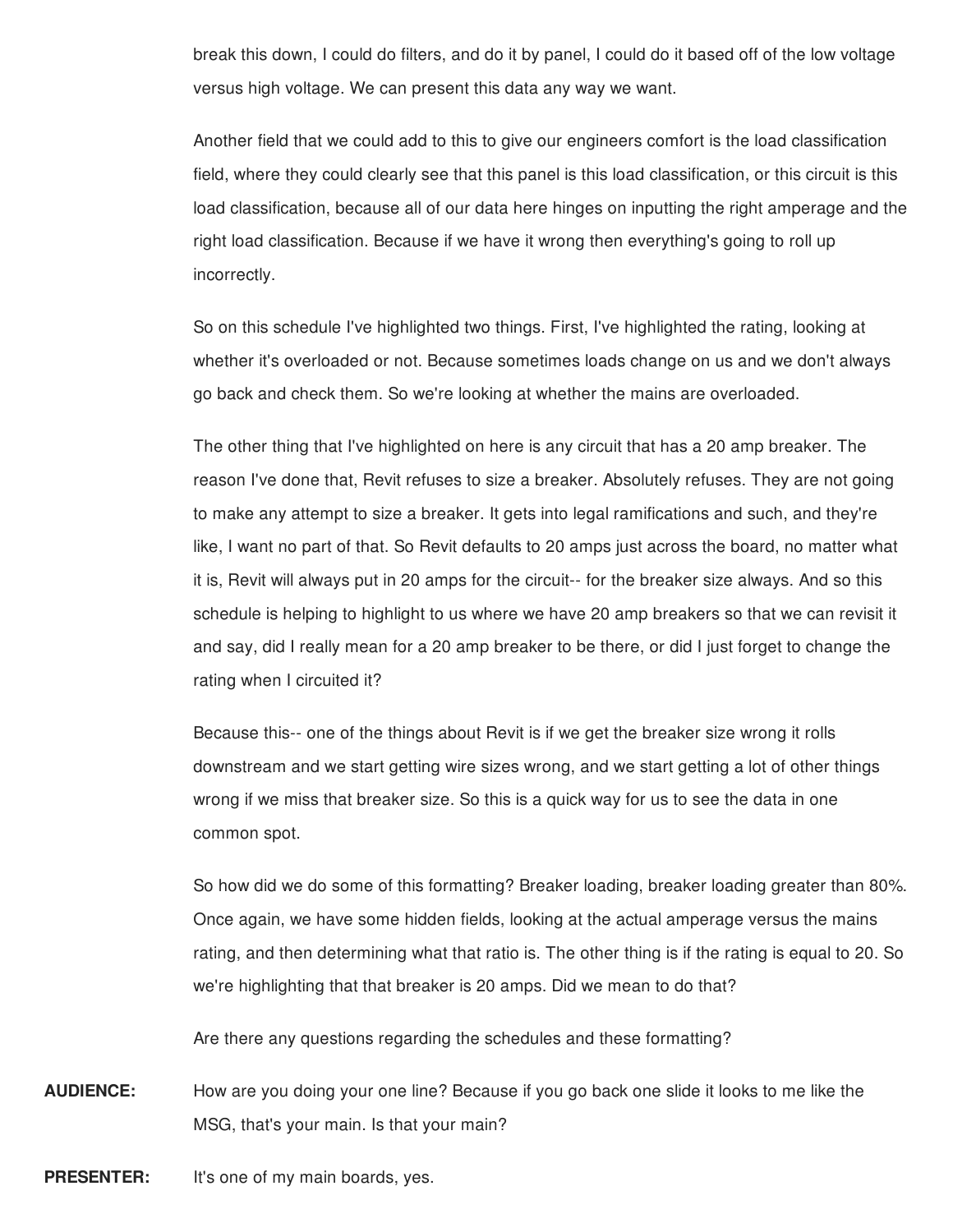- **AUDIENCE:** So you're getting your circuit number, so you're scheduling that somewhat, correct? So you're using the panel-- the switchboard schedule for that?
- **PRESENTER:** So the question is, how do I deal with the fact that I have to circuit it in Revit, but my one lines are on a drafting view that I may be numbering the breakers there and it may differ.

Our firm, we do not publish-- if we've generated a one line, we do not publish a panel schedule. So in order to connect everything I do actually have to circuit it and it is going to be given a breaker size, and it's going to be given-- that it's connected to MDG. But that's only to pass the loads through and it's a way for me to check that I actually circuited it. But I don't publish them. So yes, I could generate a panel schedule for it, but I don't publish it.

- **AUDIENCE:** We do the same thing but our biggest problem is like, when you start out how have a breaker this size on your one line and then you start doing this and you up-size it or lower it, [INAUDIBLE].
- **PRESENTER:** Now, I actually-- I'm going to touch on something later that will highlight that. The question then becomes, now that I've got this schedule and my senior engineer marks up that maybe this 800 amp breaker for 1DAD should be increased to 1,200 amps. Am I creating an instance where I'm going to be uncoordinated, and that they changed the size here but they did not change it on the one line? So we still have an issue that we thought we corrected the data but we didn't.

So hold that thought. I've got something down the road that will start to help improve that.

- **AUDIENCE:** So while you're in here with your wire size for your length are you using the out of the box [INAUDIBLE]?
- **PRESENTER:** So the question becomes, thoughts on wire sizes. Items to note about wire sizing, it's greatly improved since 2007, 2008. In 2007 and 2008 Revit did as the crow flies. It was a direct line. There was no up/downs. It was just point A to point B, no Z axis at all.

The wire sizes now do incorporate x, y, and z-axis. So Revit understands that the panel is mounted at three feet, and it's going to go up to the ceiling, and it's going to go over, and it's going to go back down. So it does incorporate some of those up and down and 90 degree bends.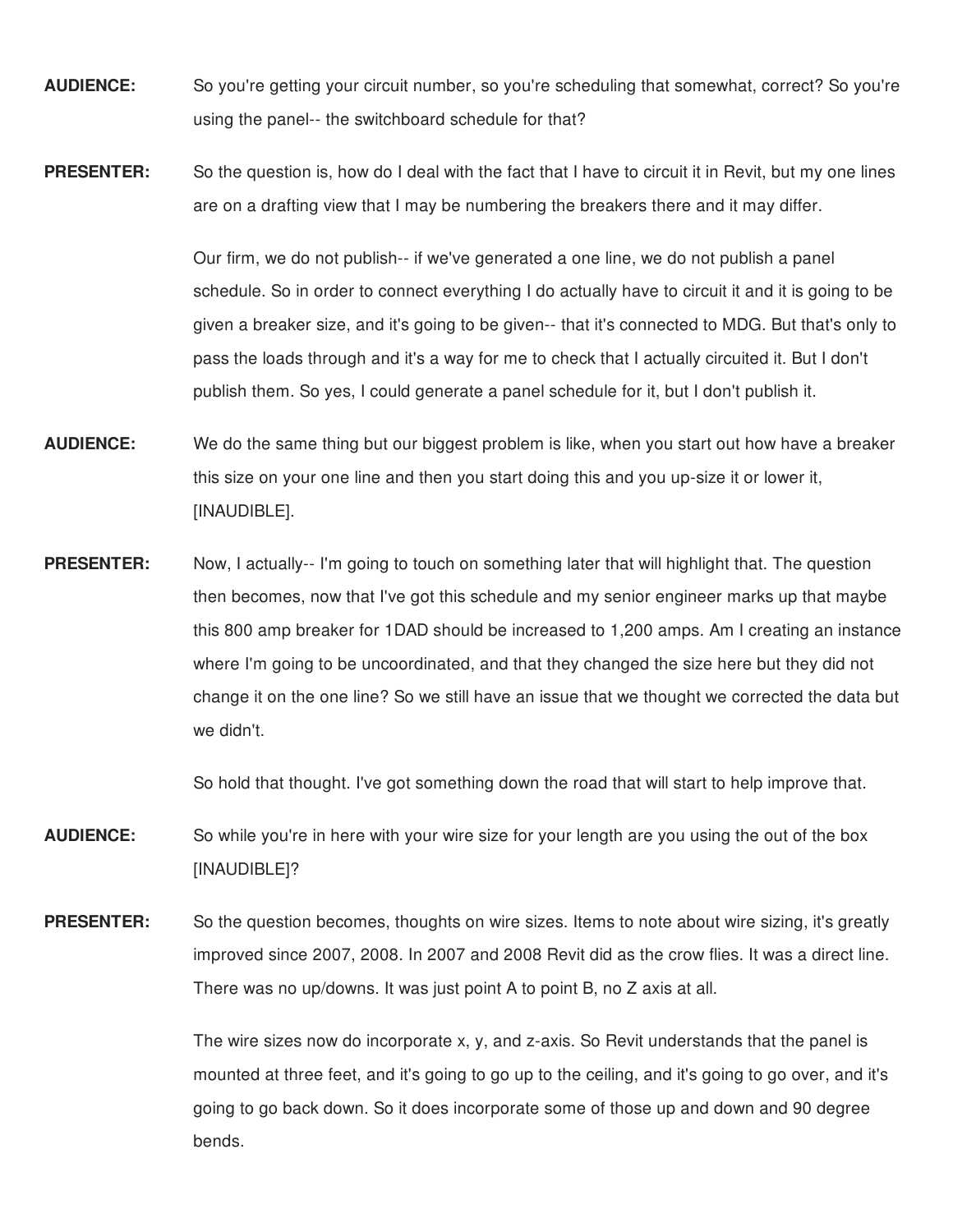However, Revit assumes everything is connected in series. Meaning, end to end, every light fixture-- light fixture one is connected to light fixture two, which is connected to light fixture three. Most of the time a contractor is going to come out of your main electrical room, he's going to hit a junction box, and he's going to splice in that junction box to connect to the different rows of light fixtures. So now our circuit is actually not as long as Revit thinks it should be.

So for items where we have one motor and it's from the distribution panel to the motor, the length is decently correct. It's normally within 5-10 feet. And that gets into the coordination of when we design, we determine what route we think they're going to use, and then the contractor does his coordination drawings and he may or may not use the route that we designed. So we're designing the voltage drop in the wire size to the best of our ability based off of the routes that we put in our design.

But when it comes to wire sizes you typically can get yourself in trouble very quickly. Because Revit assumes that they're connected in series, Revit is going to start up-sizing the wire for the voltage drop. And so you could have a receptacle circuit that would at worst case be number tens, and you're going to see it jump all the way to number fours because of the length that Revit thinks it is.

So ideally, I would have a plugin that lets me override the wire sizes. A lot of times we just manually enter them. Just because right now I can't get to the wire size data very easily. On the home runs I can change the number of tick marks are there, I can tell it to use a neutral, or not use a neutral, but I can't actually get to the wire size data because it's calculated.

Does that answer your question? Ish? I mean, the wire sizes have issues is the short answer. Use them with caution.

All right one final thing. The most annoying RFI, to me, that I will ever get, is you didn't circuit this receptacle. What circuit should I put it to? You know, it's annoying because it's so simple. It's like, I don't want paperwork generated because I forgot to circuit a receptacle. So there's ways that we can use Revit to our advantage to prevent that, or to help us find those items.

So here is where we've applied view templates, or view filters, to our drawings. So you can see this one up here is green, and in our model that means I've made no attempt to circuit it. I didn't even realize it was there. I put a couple of disconnects or such, but I'd never attempted to circuit it to a panel.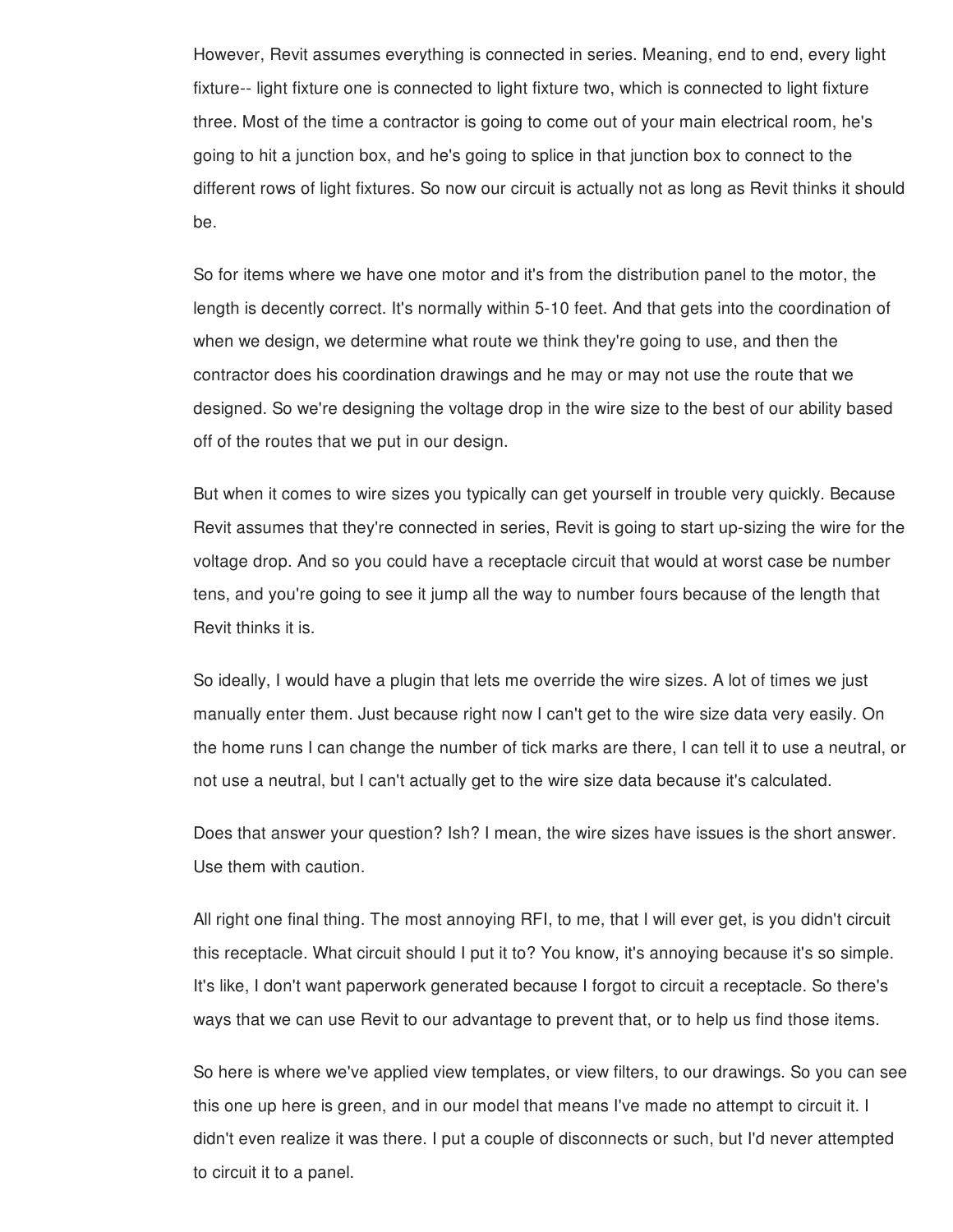And then the red means I attempted to circuit it but I didn't quite get it assigned to a breaker, which means the load is not going to be carried through. The other thing that can happen with this red is if I have it circuited to panel 1LA and then someone mistakenly deletes panel 1LA, it's going to highlight to me that even though I thought I had it circuited, something changed and I'm no longer circuited to the breaker.

So how did we do that? So we created some filters. I named mine circuit to panel and circuit to breaker. You can name it whatever works for you. Under the categories I'm using this filter as a broad catch all. So you're going to select electrical equipment, electrical fixtures, light fixtures, lighting devices. If you circuit your fire alarm devices you can put in the fire alarm devices as well. But it's going to select as many categories as should be circuited.

And then on the far side I've got the filter-- or I've got, filter by panel equals blank, and circuit number equals blank. Basically saying, I've made no attempt to circuit it. And then how do I filter out-- so in the next one, it's the same thing. I've got the same categories checked, equipment devices, light fixtures, lighting devices, fire alarm.

Yes?

**AUDIENCE:** I was wondering, that filter, is it for your panel schedule or for your drawing?

**PRESENTER:** It's for the floor plans.

**AUDIENCE:** How did you get [INAUDIBLE]?

**PRESENTER:** If you go to visibility graphics on that front page where you've got all of your categories, at the bottom there's an option for filters. There's actually a filters tab as well. So you go to visibility graphics, and then you'll click on the Filters tab, and then add the bottom there's one where it says Edit New-- Edit/New. You'll click on that. That's what brings you to this window, and this is where we set it. And then in that same filters tab you have to apply the filters you've created.

> So here we're just checking to see-- so this is the circuit to breaker, meaning we thought we circuited it but it didn't quite land on a breaker. So then, here is where I'm on my Filter tab, under visibility graphics. And I've applied my two filters.

You've got to make sure the filters are on otherwise you're not going to see any of the colors, and I've applied red and green. Those are colors that are easy to see on a white background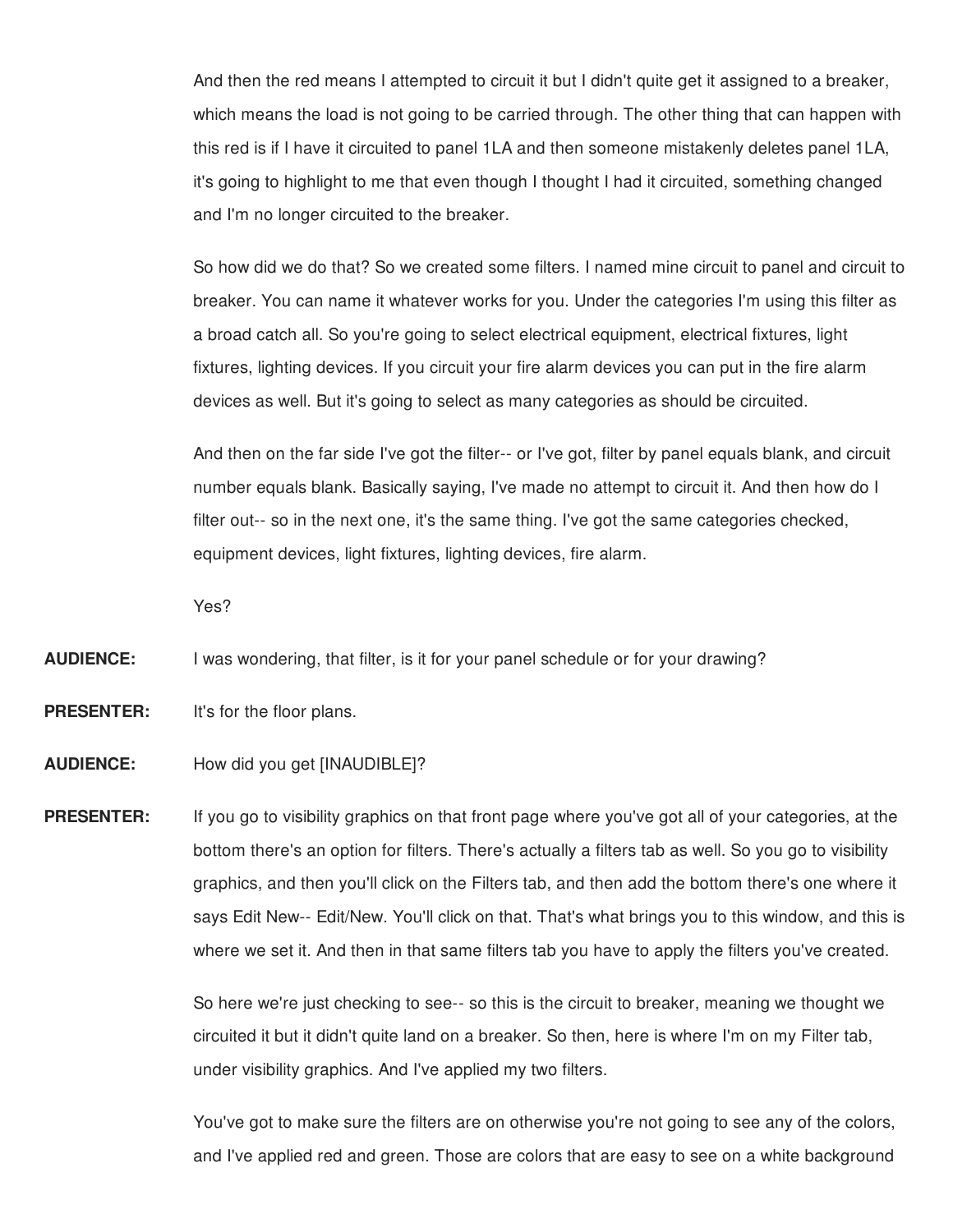because I typically work on a white background in Revit, but those colors are arbitrary. You just need two distinctive colors that your team knows what they mean. It's up to you how you want to set them. Red, green, pink, blue, doesn't really matter. But so you want to make sure that the visibility box is checked, and that you've assigned a color. You are going to have to assign these filters to every view that you want them to be used on.

One of the things that I like about these filters is that whenever I print that green with the way our pen tables are set for our plotter, that's going to print half-toned. And so my QA/QC guy is going to be going, why is this disconnect switch half-toned? This should be bold. And then he's going to realize, oh, it's not even circuited.

Now, granted, you have to print on gray-scale. If you print black and white everything's going to be printed bold, but we typically print on gray-scale. And so these things are going to print a little bit differently. And so you can use the printing to your advantage as well. So where it's going to catch that something is off.

Some items to note. We've kind of touched on these but I just want to reiterate them because they are very important for electrical modeling in Revit.

One, the length calculations. They do follow structure loosely. Not meaning Revit does not understand where the beams are and where all the columns are, but Revit does understand I have to go up and then over and make 90 degree bends, et cetera. So it's not going to be following the structural model. I just want to reiterate. It is not intuitive enough to understand where structure actually is, but it makes an attempt to understand that I can't route as the crow flies. That I'm going to have to go up, and over, and make some bends to get to my device.

Revit assumes serious connections, which we've talked about, which will get us in trouble regarding our wire sizes. So a lot of times I like to use the length for a lot of my motors and such, do some lose voltage drop calculations, or do some take offs for SKM between my panels. Rather than having to actually get the ruler out, or draw the polylines, and take the length off. I can create a schedule with all of my panels and the length that connects them because I know that panel only has one thing downstream. So it improves our SKM short circuit calculations.

Voltage drop. Revit does make an attempt to do voltage drop but voltage drop is based off of the length, which we've already talked about. There are some serious issues with the way the length is calculated. So you can always assume that the voltage drop is going to be worst case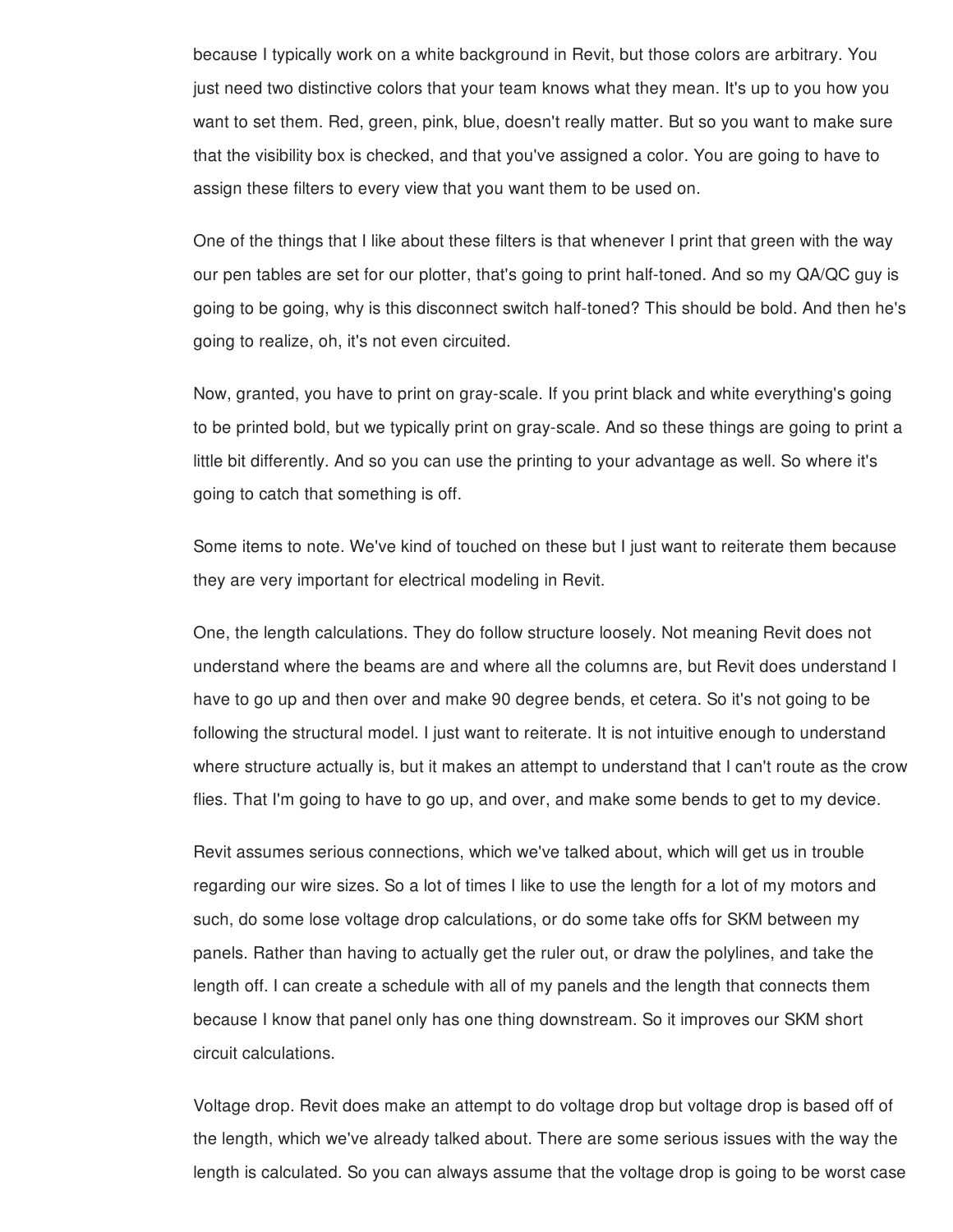but it may be worst case extremely where you've gone from number tens to number fours and you don't really need number fours.

Voltage drop is based off of circuit ampacity, which is good news for some engineers. Some prefer it off the breakers but it's basically saying, only the load that's present is going to be included as part of my voltage drop. It's not assuming a worst case load on the circuit.

Wire size goes back to our lovely friend, length, which we know there's problems with. So our wire size might be increased unnecessarily, but wire size defaults to the breaker size so we can have confidence that the wire size at a minimum will match what the breaker size says it should be. As long as someone has not changed your settings. There are settings at the beginning of the MEP settings where you define for certain ampacities, this wire size should be used. Default out of the box they're pretty good.

I think there's one that might be slightly off, and it's a difference between 75 degree and 60 degree wire sizes. And some engineering firms choose that 75 degree across the board is acceptable because you've met the criteria that NEC says. So as a whole it's fairly accurate for that.

And our big thing, breakers default to 20 amps. I cannot reiterate that enough. Breakers default to 20 amps. So we're always going to have to size it, or we're going to get ourselves in trouble.

Additional software that I love. Space naming utility plug-in. It should be part of your Autodesk subscription. And that's what we use in order for our energy code calculations to work well.

The other tool that I love is RushForth Tools. If you do not have it, I would recommend your company looking into it. It was written by David Rushforth, who's a licensed electrical engineer and he has worked in Revit, which is what actually makes it great as he's done the design work and understands the shortcomings. I want to say it's like \$100 a license, or you can pay \$4000 and have unlimited licenses. So the pricing is actually really good for what it does.

The things that it does well. Schedules in Revit can be tedious if we're using them to manipulate the data, constantly inputting things. So think of your sheet index and you've got all your data put in there and then the architect comes back and says, I don't want the date of the first, I want the date of the third. And so then if you're having to go through and change that date on every single sheet, it's tedious.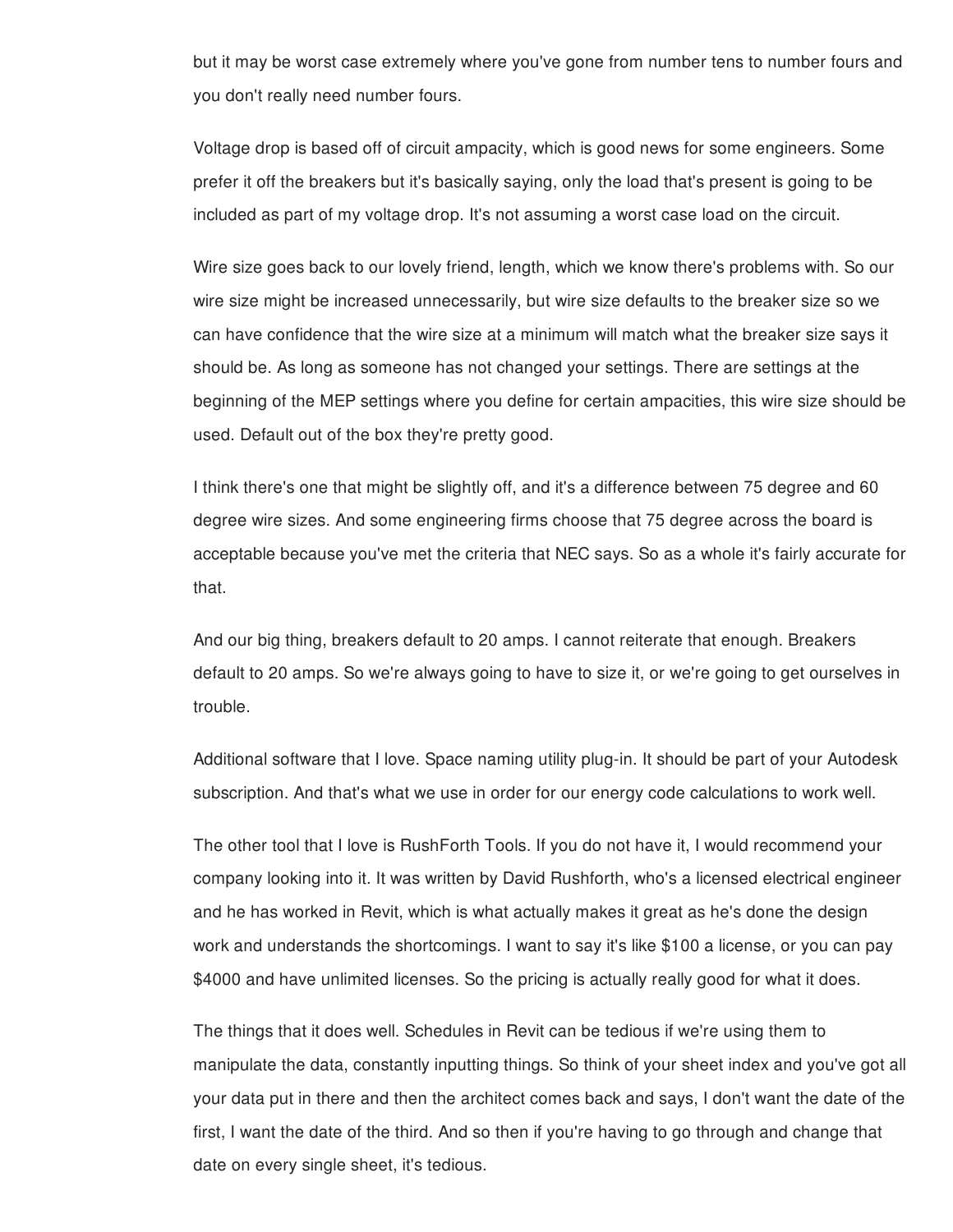The schedule-- schedules in Revit are not user friendly. Because you have to drop down, select your new date, or type it in, and then it's going to think for a minute, and then you move down to the next line. When you have 150 drawings it's not worth your time.

But with RushForth I can take that schedule, export it to Excel, then I can use the functionality of Excel, of drag it down-- type in the first one, and drag it all the way down and import it back into Revit. So now what would take me 20 minutes took me two. I updated 150 sheets in one pass.

The other thing that RushForth does really well is it allows us to quickly add parameters to families. So on my light fixture schedule I have some parameters in there that we typically use. You can use the out-of-the-box parameters. We have some that we like to format a little bit differently.

So if I have one light fixture that I formatted exactly like I want it, then I can do the light fixture schedule, have all my light fixtures show up, run this tool, and RushForth will add the parameters to all the remaining families on the schedule. And it takes like five minutes.

You can do that for any families. It's not just lighting families but any family. So if you get one family formatted with the parameters that you mean, create a schedule that has all the families on it that should have that parameter, and then run this tool.

Yes?

**AUDIENCE:** Is that for MEP, or just light?

**PRESENTER:** It's for everything. You can-- architects use it. It's not specific to MEP. It can be used for any family in Revit that has a parameter. I mean, it's written by an electrical guy but he's opened it up pretty well.

> And then the parameter linker, which kind of gets back to that question that we were talking about earlier is, if we change a breaker size in one spot and forget to change it in the other. So David is working on this and when I tested it last it was still a little rough but he's got a great idea going.

> And what this parameter linker does is it allows us to take a parameter that we have in a detail component, which is kind of like a block that we would use on our schematic drawings on a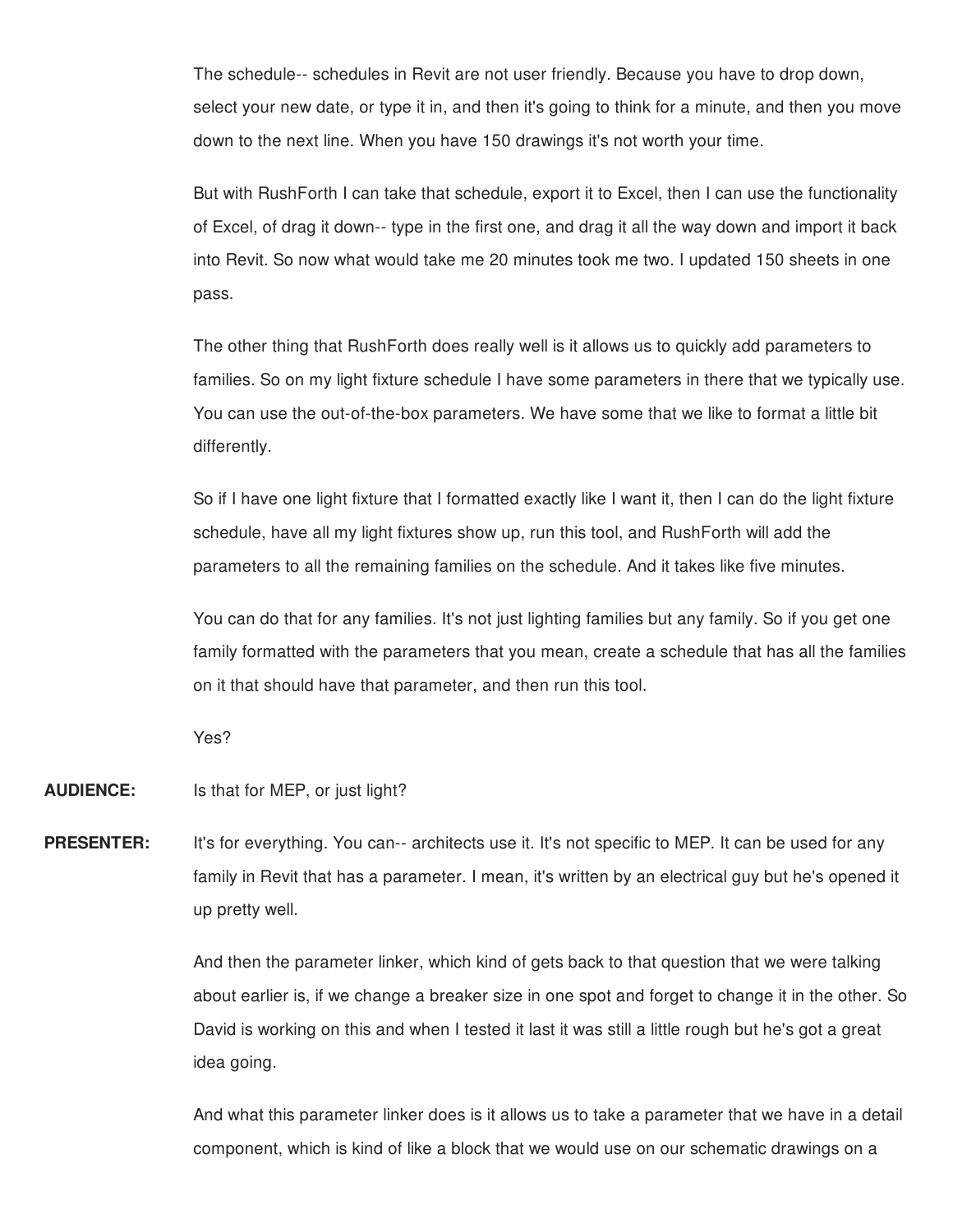drafting view, and link a parameter there to a parameter in our family. So now I can tie the text on a detail component for whatever that breaker size is to the mains that are actually on that panel on the drawing. The reason it's rough is it's a little labor intensive to get all of those links set up. Once you do it once you're good but if you've got a bunch of panels it can be labor intensive.

So I think he's trying to work on a way to mass make those connections. But so, I mean they're working on options that allow us to start tying our one lines and drawings together so that when you change the data in one spot it changes in both.

Two slides that I got to get through and then we'll wrap up.

One, please fill out the surveys. If you hated the class, don't. No. No, we really want feedback. It's how we improve AU, and it's how speakers improve. Of knowing whether the presentation was worthwhile and what you would have liked to see different, or was it great as it was. So that AU can improve each and every year.

And also, this class was recorded if you want to share it with colleagues but there's a bunch of other classes that are also out there that were recorded. Because like we've said, and Lynn Allen joked about a lot of the classes that we wanted to attend were all at the same time, and so how did we pick and choose which ones to attend? So after the fact, go back to autodeskuniversity.com and see if the classes that you wanted were recorded. So that you can watch them and share them with your colleagues as well.

Questions? Yes?

- **AUDIENCE:** How many [INAUDIBLE] electrical system?
- **PRESENTER:** In like, connecting the panels together? So that--
- **AUDIENCE:** The panels, the outlets, the transformers, everything. [INAUDIBLE]?
- **PRESENTER:** So the question is, how proficient is my staff in regards to how to do this circuitry and working in the Revit model as a whole? Some of my younger staff, amazingly proficient. I find that if you never learned AutoCAD you pick up Revit a lot faster. For those of us who know AutoCAD there are some things that become challenging in Revit. I'm constantly mixing and matching commands between the software. And so it's been a process on how to actually get my staff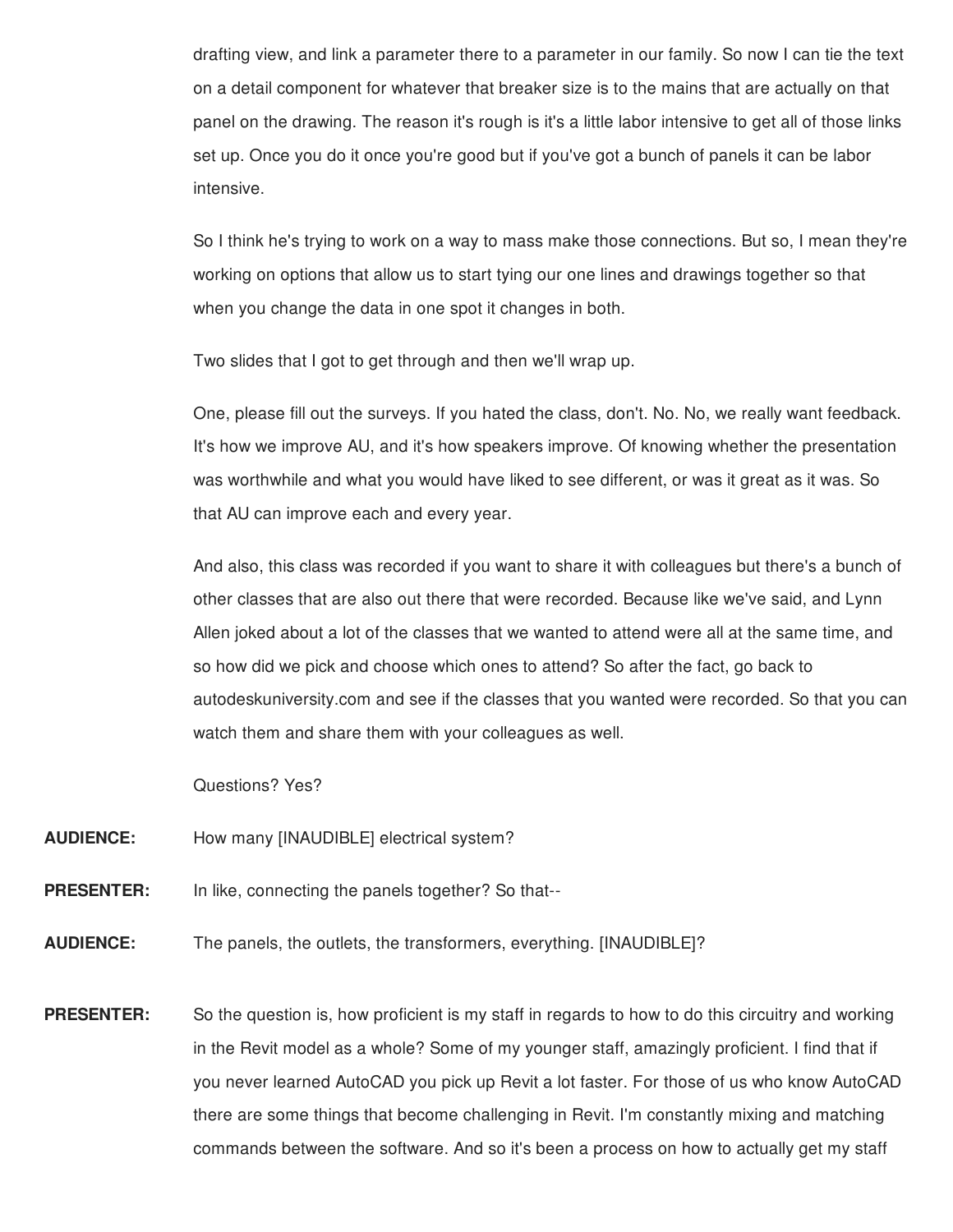up to speed.

One of the things that we've done is we've started doing-- we have a computer lab and we'll do a lunch and learn, a brown bag, or sometimes we'll provide lunch, and we just get everybody in there from the project managers to the senior engineers and I have models that are detached from central that they can break. And I dare them, break it, try to break it.

But it gets them playing around with things because I find that the hands on is where most people are actually going to remember what they were doing. If I'm just going to stand in front of someone and tell them how to do it they're going to come back and ask me tomorrow, now what did you say to do? Because then they're actually looking on the interface themselves trying to repeat it. So it's an uphill battle at times, just depending on your staff, but it can be done.

And I would say pick and choose your battles. So rather than trying to get the entire staff totally proficient in Revit, start with maybe, schedules. We just want you to be able to input the data in the schedule. Or we just want you to be able to circuit something.

So pick small, small bites, and then before they know it they're going to go, oh my gosh, I can use this program. And they don't realize that you've slowly been converting them to the merits rather than when you come in and just give them the mandate they're going to throw up their hand and be like, no not doing it. Yes?

**AUDIENCE:** So, your [INAUDIBLE] broken into three models. How can you moderate equipment across- how do you handle routing conduit when the duct work doesn't copy monitor, or the piping doesn't copy monitor? How are you doing class detection?

**PRESENTER:** For class detection I actually let the-- I don't copy monitor the duct work I just have the mechanical link on, and I'll turn on the duct work category or the piping category.

> View templates are the most amazing thing in the world and in Revit 2015 they gave you the option to have a temporary view template. So you can have a template applied to your view to keep everything efficient but at the very bottom, you can click a button that says temporary and then the user for as long as they're on that drawing they can change all the settings and turn on duct work they can turn on piping but the minute they leave that drawing it resets back to the view template.

> We typically will export out to Navisworks to do all of our class detection. I don't typically do it in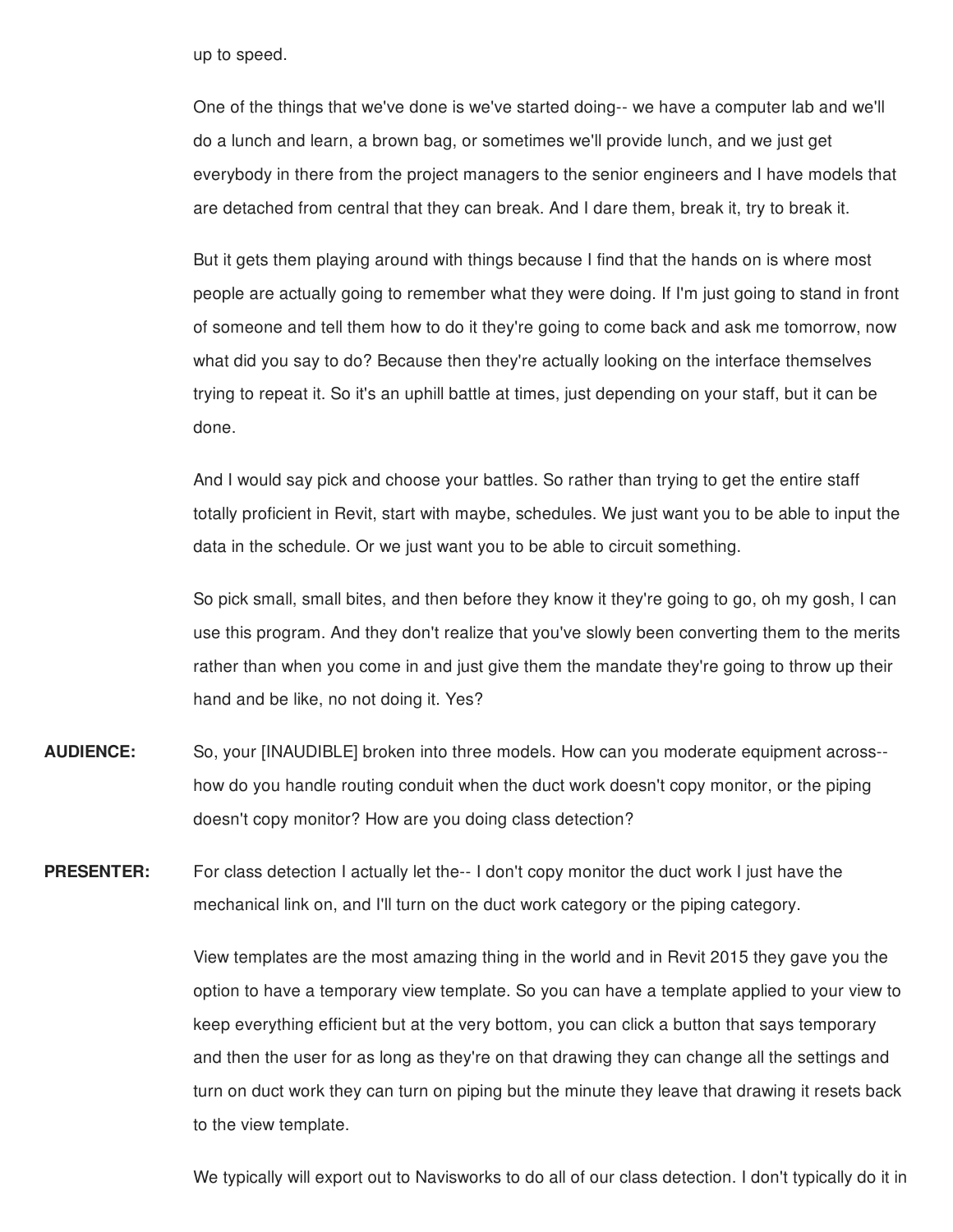Revit. I know Revit can but rabbit was not really designed for class detection. It was an afterthought, per se, and a lot of our contractors use Navisworks as well. So I want to be doing the class detection in the same platform that they are so that if they are saying there is an issue I can easily reproduce it in-house to determine what's going on.

Yes?

- **AUDIENCE:** I work for an architect [INAUDIBLE] in house. Regarding small projects and big projects. Small projects, I can do the whole thing without [INAUDIBLE] the link and have everything there in one [INAUDIBLE], or I should always have them in--
- **PRESENTER:** So the question is, on smaller projects should you still have separate models for every discipline or should we be putting everyone in the same model? It's a little bit of a loaded question in the fact that BIM coordinators will never agree.

Some offices-- I am of the opinion that unless it's a ridiculously small project everybody needs their own model. Reason being, it keeps you honest. Because if I'm in the same model as the architect and I need my electrical room to be six inches bigger, what's to say that the wall just doesn't magically move six inches? You know. But I mean, work sets-- I'm not a fan of work sets. We don't really use them in a hard core checking things in and out, and such.

And part of that goes back to user education and not all of my users understand how works sets behave. And so when everyone's in the same model things can suddenly start disappearing and moving, or if I click on someone's air handling unit, then I own that air handling unit, and then my mechanical guys got to call me and be like, hey can you save the central, or relinquish all.

But then there are some BIM coordinators that will hardcore say everybody should be in the same model, it's simpler. So there's not a direct answer. I'm going to say it's up to your workflow and your users what the best answer is for your firm. There's not a right or wrong answer. It's a matter of preference and users that are in it. I know that's not the answer you're looking for, but that's the true answer.

Any other questions?

**AUDIENCE:** I've got one quick one. Have you ever run into the fact of architect [? sites ?] that have interior and exterior models and where [? you cut ?] those spaces in you can't create spaces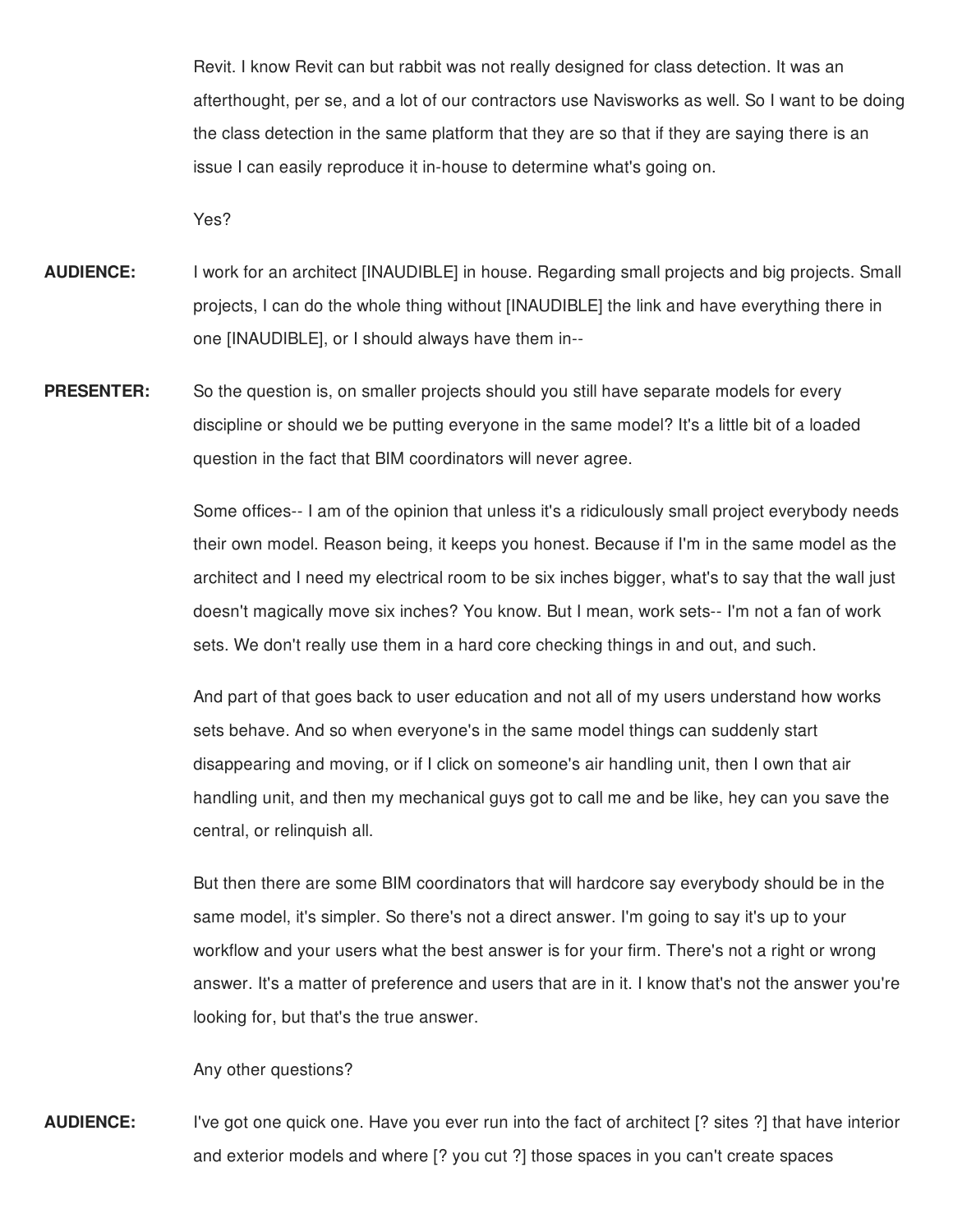[INAUDIBLE]?

**PRESENTER:** I have not. I have run into a shell model and a interiors model but--

- **AUDIENCE:** In this case here we had an architect decide that they wanted to have all the exterior skins on a model and all the interior walls on a model. But when you tried [INAUDIBLE].
- **PRESENTER:** Well you can actually add additional-- so the question is, what happens when the architect has an exterior and an interior model, meaning all of your skin is in one model, and everything that's inside of the building-- the interior walls-- in a separate model. Spaces don't behave as well as we would like them to. You can actually add bounding lines to trace around the perimeter, which should help with creating spaces but it becomes much more labor intensive.
- **AUDIENCE:** And it does. That's the problem [INAUDIBLE]. I guess my suggestion is that we have architects that don't do that.
- **PRESENTER:** Well, I mean, yeah, there's two answers to it. Either don't do that, or draw some very, very, very basic walls in your interiors model so that the MEP can still do the calculations that they need.
- **AUDIENCE:** Right. The other problem that I run into that the architects don't connect the walls to the ceilings, or the floor, some spaces aren't going in there either unless you separate them.
- **PRESENTER:** Yeah, I mean and so that brings up a really good point. In order for all of us to play nice in Revit there's education that has to happen, and there's education that has to happen between the MEP teams as well as with our architects.

I worked on a project where our architect thought it was a great idea to have all of this stuff as generic models. And when I have all these generic models suddenly I can't do the views and stuff that I need. And so we had to have a conversation and an education with them of look, I just need you to change this category. You have to redo anything. I just need you to change a category.

And when you start explaining to people why you need things done a specific way most of the time-- I'm not going say all the time-- but most of the time they're receptive. Especially if you can point out to them that it's not-- that they're not going to lose work, and it's only going to take 20 minutes for them to make a couple of tweaks and our lives are going to be so much better.